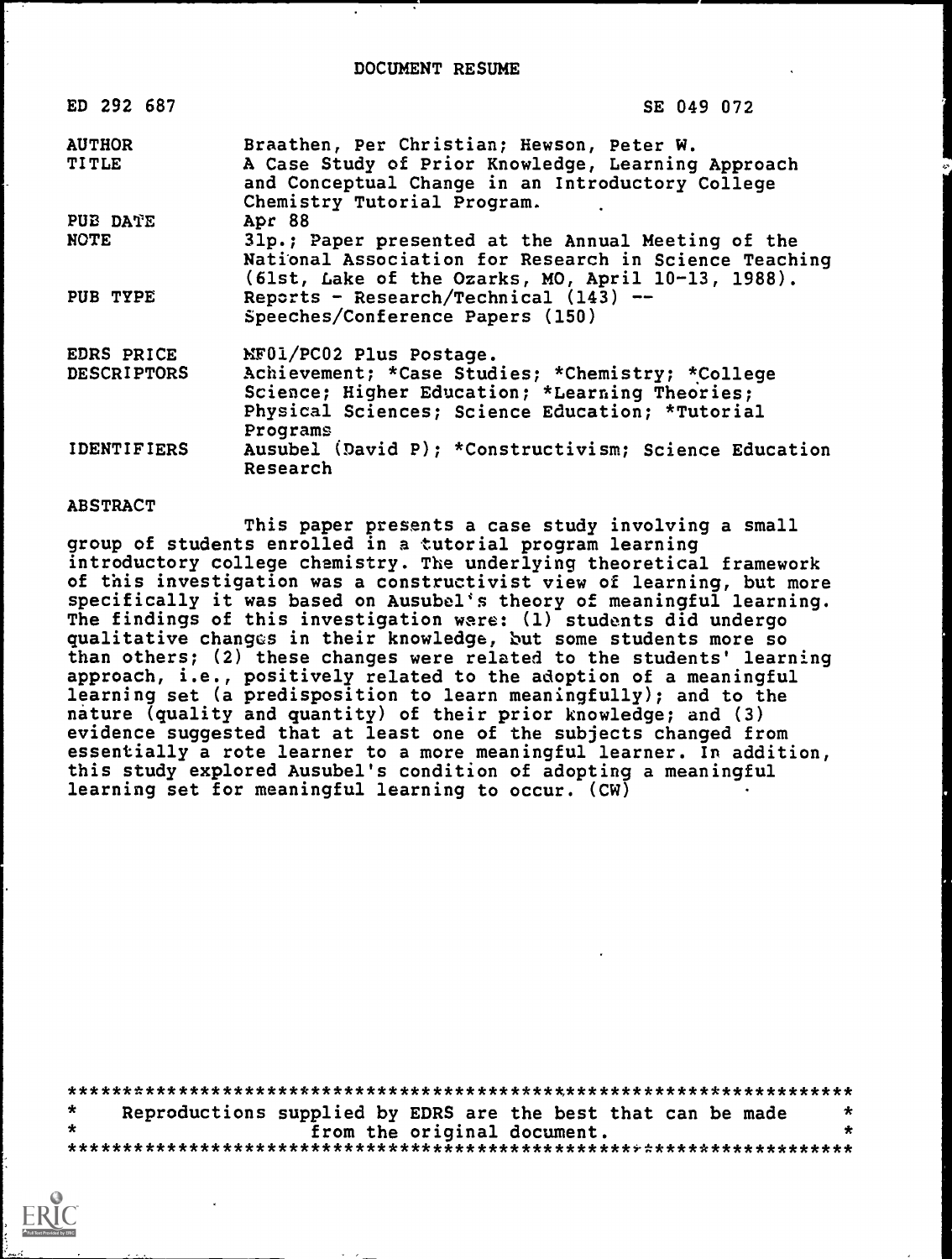**SE 049 072** 

 $\mathbf{a}$ 

 $\mathbf{u} = \mathbf{v}$ 

# A CASE STUDY OF PRIOR KNOWLEDGE, LEARNING APPROACH AND CONCEPTUAL CHANGE IN AN INTRODUCTORY COLLEGE CHEMISTRY TUTORIAL PROGRAM

Per Christian Braathen Departamento de Quimica Universidade Federal de Vicosa, Brazil

Peter W. Hewson Department of Curriculum and Instruction University of Wisconsin-Madison, U.S.A.

U.S. DEPARTMENT OF EDUCATION<br>Office of Educational Research and Improvement E0 CATIONAL RESOURCES INFORMATION CENTER (ERIC)

This document has been reproduced as received from the perSOn or organization originating it.

0 Minor changes have been made to improve reproduction Quality

o Points of view or opinions stated in this dccu ment do not necessarily represent official OERI position or policy

"PERMISSION TO REPRODUCE THIS MATERIAL HAS BEEN GRANTED BY ek.x.)SOn ۴

TO THE EDUCATIONAL RESOURCES INFORMATION CENTER (ERIC)."

Paper presented at the Annual Meeting of the National Association for Research in Science Teaching, Lake Ozark, MO April 1988

 $\mathbf{r}$ 

 $\overline{c}$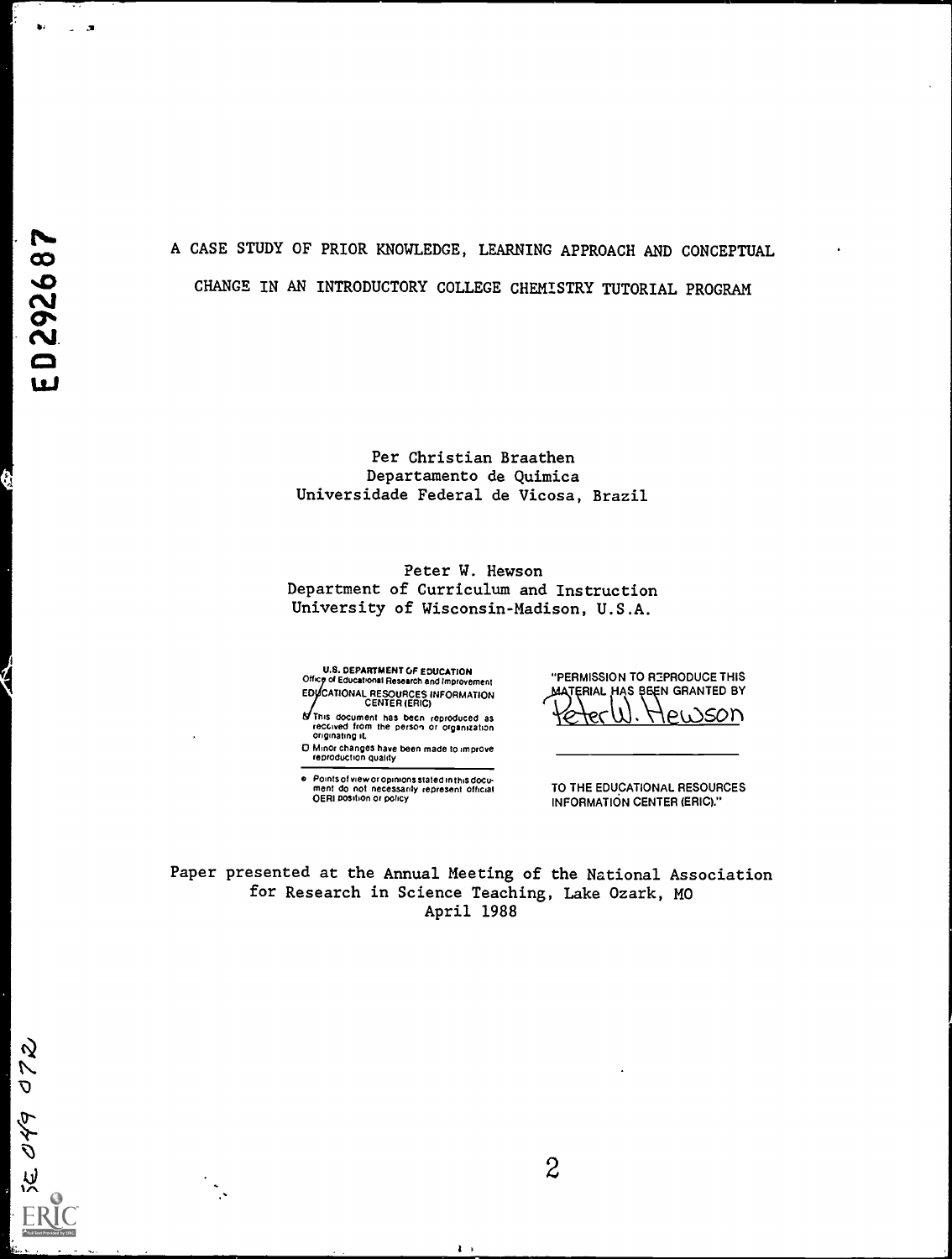# INTRODUCTION

The study reported in this paper is about the phenomenon of learning from a constructivist view, with specific reference to the learning of introductory college chemistry. More specifically it is based on Ausubel's (Ausubel, 1968; Ausubel, et al, 1978) theory of meaningful learning. In light of this theory the primary assumption underlying the study is that meaningful learning of introductory college chemistry can profitably be viewed as a process of qualitative changes in the learner's prior knowledge (i.e., knowledge already held by the learner); and further, that this process depends on the way in which learners approach the learning task.

In order to investigate learning in this way, the study was conducted in the very interactive learning environment of a tutorial program. Because the study required detailed and extensive information about students, it was conducted as a case study involving a small group of students enrolled in an introductory college chemistry course and simultaneously in a tutorial program during the fall semester of 1986.

To operationalize the fundamental idea of meaningful learning as a process of qualitative (conceptual) changes, this study made extensive use of the model of learning as a process of conceptual change proposed by Posner, et al (1982) and further elaborated upon by Hewson (1981), where qualitative changes in a learner's conception can be described as changes in a conception's status of Intelligibility (I), Plausibility (P) and Fruitfulness (F). In addition, to complement: Ausubel's distinction between rote and meaningful learning, the investigation also drew on Marton's (Marton and Saljo, 1976; Gibbs, 1981; Entwhistle and Ramsden, 1982), notion of surface and deep learning.

The specific research questions addressed by the study were the following:

1) Do tutorial students undergo qualitative conceptual changes that can be described in terms of changes in the conceptual status variables Intelligibility (I), Plausibility (P), and Fruitfulness (F), that results in more meaningful (more connected, more substantive, and more stable) knowledge?

2) Are these changes related to the students' learning approach?

1



T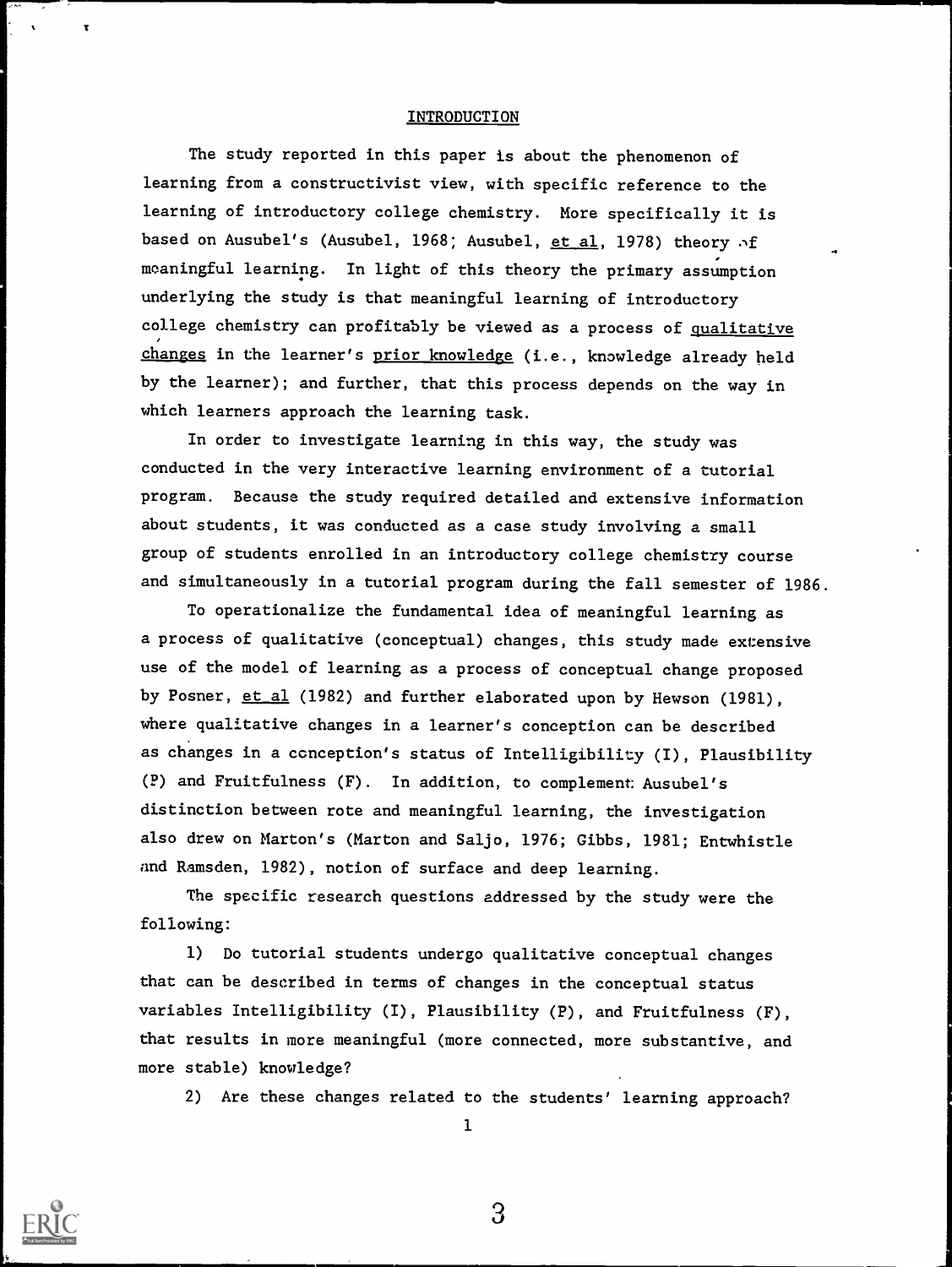t

3) Do some students change their learning approach over time?

In the next section, the theoretical framework underlying the study is discussed. Then the methods of data collection and analysis are outlined, and the results presented. Because of space limitations, these are a small sample of the results in the complete study (Braathen, 1987)

# THEORETICAL FRAMEWORK AND REVIEW OF LITERATURE

The constructivist view of learning is that people gradually construct their knowledge during their lifetime in ways that make sense to them and that this knowledge undergoes both quantitative and qualitative changes over time. A person's knowledge at any time has important consequences for how behavior and actions are interpreted (Magoon, 1977). Moreover, because from a constructivist perspective, learning is an active process of construction and reconstruction of knowledge over a person's lifetime, learning is heavily dependent on that existing knowledge. The process of learning is therefore idiosyncratic, as is the resulting knowledge, represented by what West et al (1985) call "a private understanding" of a given subject matter.

Ausubel's theory of meaningful learning is certainly constructivist in nature. Ausubel's fundamental distinction is between rote and meaningful learning, where the latter is learning in which new knowledge is incorporated into existing cognitive structure in a substantive, rather than verbatim, manner and in a non-arbitrary fashion. The particular portion of existing knowledge in cognitive structure which is directly related to the new knowledge to be learned is called, in Ausubel's terms, a subsumer and most meaningful learning is thus a process of subsumption. During meaningful learning both new and existing knowledge undergoes a change in meaning, i.e., a qualitative (conceptual), as well  $e_j$  a quantitative, change.

According to Ausubel, two conditions must be satisfied for meaningful learning to occur (provided the material is meaningful): 1) the learner must possess relevant (related) prior knowledge, 2) the learner must adopt a meaningful learning set, i.e., a predisposition to learn meaningfully. If such conditions are not met then rote,



2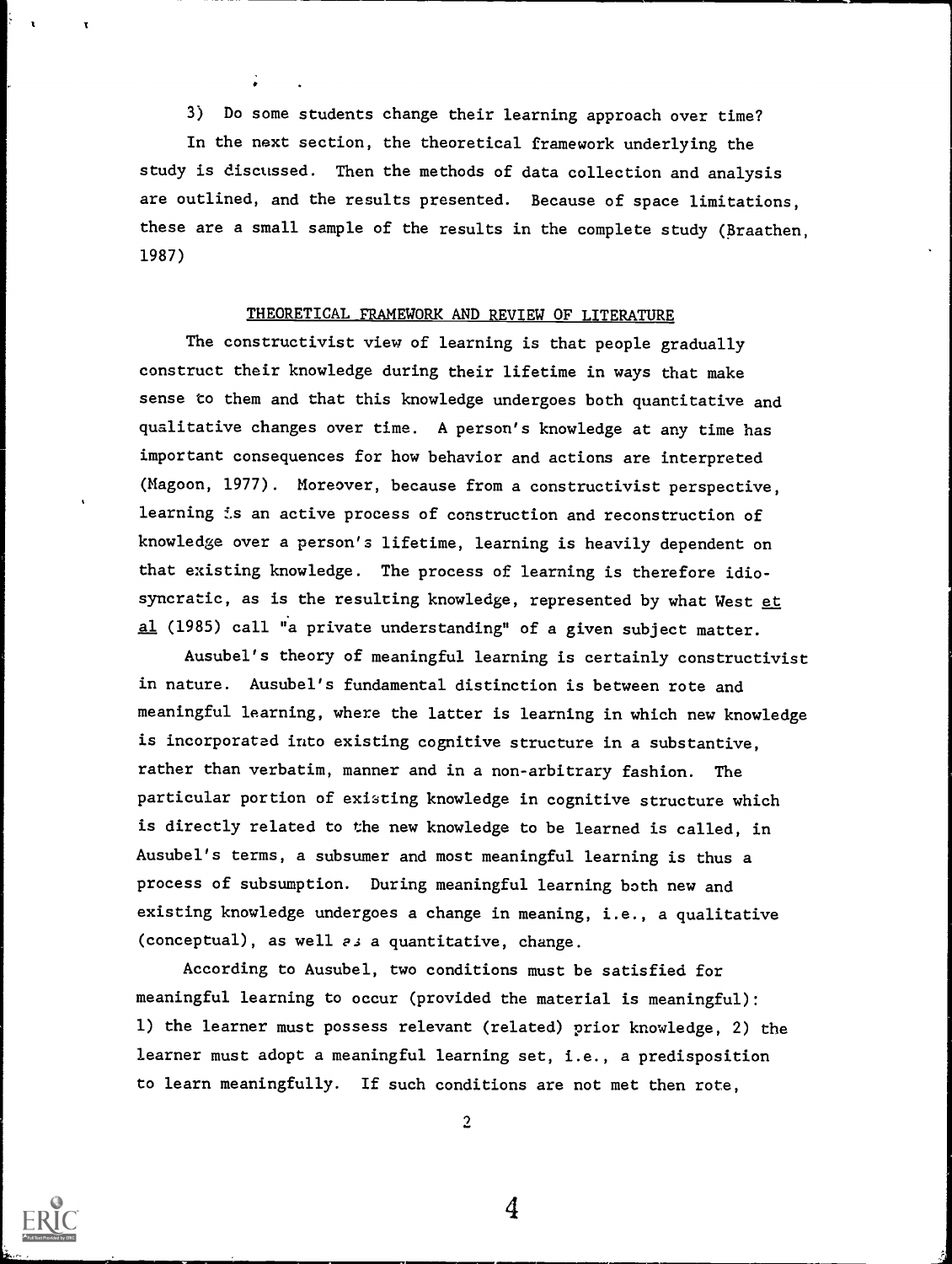rather than meaningful, learning is the predictable outcome. These two conditions are fundamental parameters for the study reported in this paper. It is however important to recognize, as Ausubel does, that all learning will occur along some sort of a rote-meaningful continuum and thus an individual's knowledge will always be a mixture (with variable composition, to use a chemistry analog) of rote and meaningful.

That prior knowledge is positively relatea to learning outcome (at least as measured by achievement or success) nave been well es tablished within Ausubelian research (Ring, 1969; Ring and Novak, 1971; Novak, Ring, and Tamir, 1971). However, the exact role of prior knowledge on the quality (meaningfulness) of the learning of new material is far from established (Pines and Novak, 1985) and the effect on learning of adopting a meaningful learning set has only been directly assessed in one investigation (Talissayon, 1972). To cite Pines and Novak (1985): "...in effect, very few empirical test on Ausubel's theory have ever been done" (p. 213). One reason for this may be that Ausubelian based research has overwhelmingly focussed on the effects of advance organizers on learning, i.e., the provision, by means of instruction, of relevant prior superordinate knowledge which can serve to subsume the new material to be learned. Because the research is ambivalent about the efficacy of advance organizers (Barnes & Clawson, 1975;- Mayer, 1979), this may have led to some disenchantment with Ausubelian ideas. This study, in contrast, does not focus on subsumers in instructional material, but on the learner's current state of knowledge, an idea we believe to be more central to Ausubci's theory than advance organizers. We regard what a learner knows and learns today as tomorrow's prior knowledge.

In this study we assume that meaningful learning can be viewed and described as qualitative changes in the learner's prior knowledge. In order to describe such changes this study made use of the model of learning as a process of conceptual change proposed by Posner, et al (1982) and further elaborated upon by Hewson (1981). Using this model qualitative changes in a learner's knowledge can be described as changes in the status variables Intelligibility (Can it be under-



3

 $\overline{5}$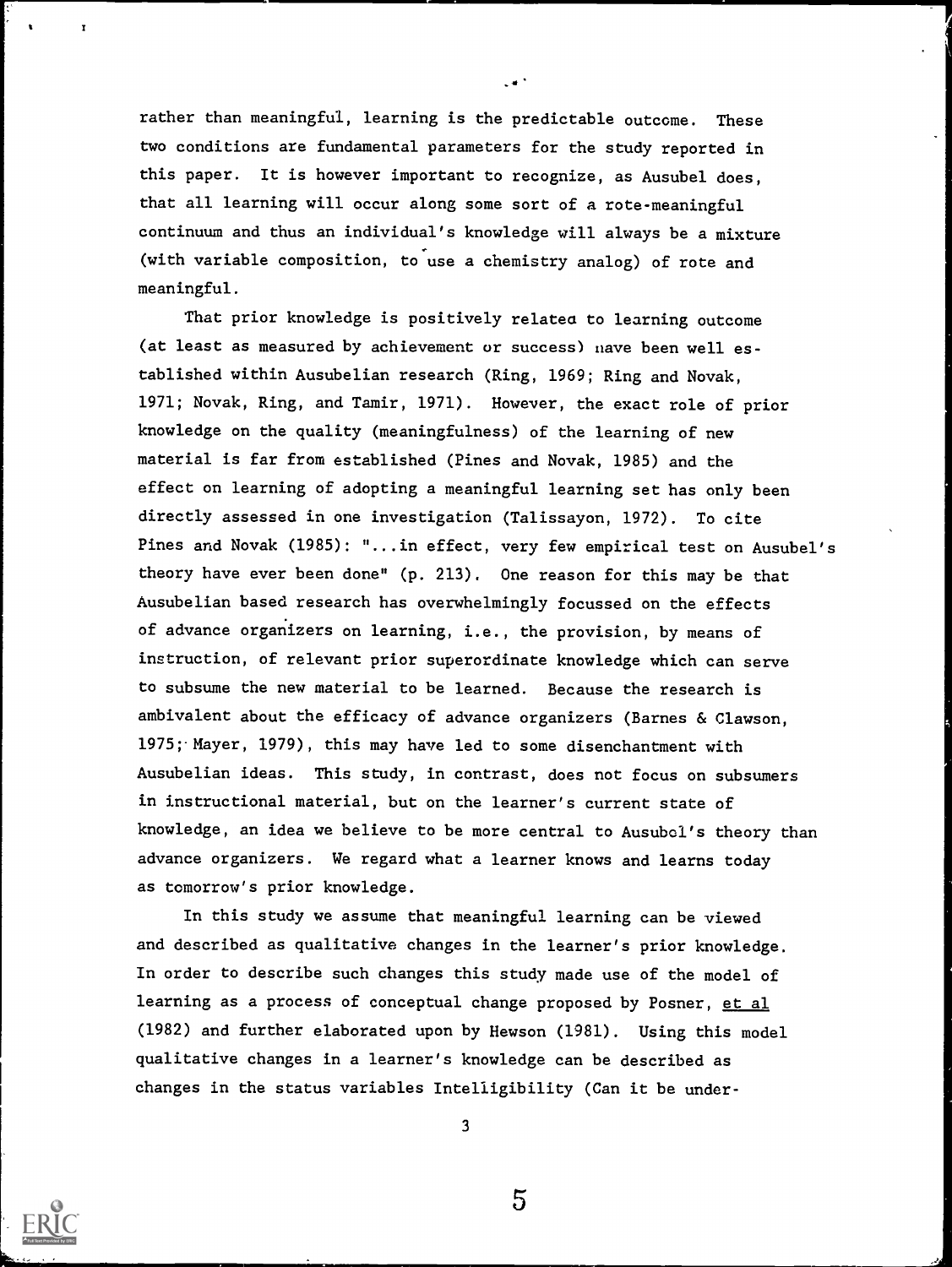stood?), Plausibility (Does it make sense?) and Fruitfulness (Can it be used? Does it have a purpose?) of conceptions held by the learner. For example, a conception not initially intelligible may become intelligible (Not I --> I). A conception which is intelligible but not plausible may become plausible  $(I \rightarrow > P)$ . A conception initially both intelligible and plausible but not fruitful may become fruitful as well  $(I, P \dashrightarrow F)$ . Finally, a misconception held by the learner might have its status (in terms of I, P and F) lowered in favor of a more acceptable conception (a conceptual exchange).

The change  $I \rightarrow P$  is of particular importance to this study and will thus be clarified by an example. Periodic trends is a common subject in introductory college chemistry. During the investigation it was observed on many occasions that the conception that atomic radius decreases from left to right in a period is generally intelligible to most students. It is however seldom plausible unless further clarification beyond normal lectures is undertaken. This is because the conception is counterintuitive since atomic number (more electrons, protons and neutrons) increases as radius decreases.

The above changes all represent changes in the learner's prior knowledge and, very importantly, in the direction from less meaningful toward more meaningful. This is because intelligibility is the first step toward meaningful learning. True rote learning (probably rare) does not place any demand on intelligibility. Plausibility, on the other hand, constitutes one more step in the direction "more meaningful" because it must of necessity rely on a larger number of other conceptions.

The extent, however, that the changes described above can and will occur depends not only on the learner's prior knowledge but also on how the learner regards the learning task, i.e., in Ausubel's terms, whether or not the learner adopts a meaningful learning set. A slightly different view is provided by Marton (Marton and Saljo, 1976) who describes and distinguishes between surface and deep learning. In surface learning the learner does not go beyond the "sign" or the text, i.e., the learner is satisfied with definitions, formulas, algorithms, etc. In deep learning the learner goes beyond the mere "sign" or text, i.e., the learner seeks a more in-depth understanding

4

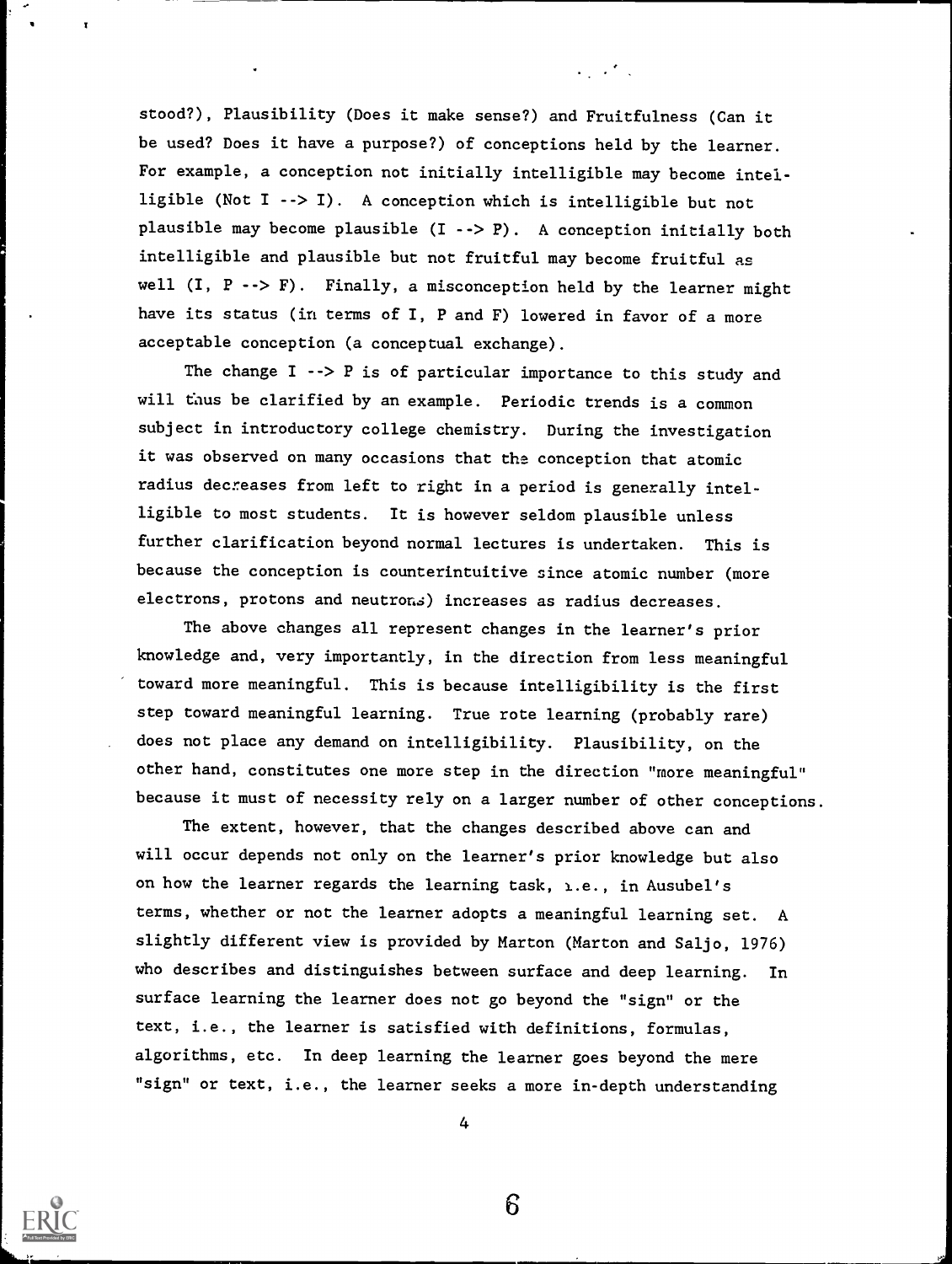of what the material to be learned is really about. For Marton, then, an important variable is a person's learning approach, that is, the extent to which he or she seeks to go beyond the "sign" or text. While there is obviously a strong similarity between the ideas of a learning set and a learning approach, one possible difference is that a learner could learn signs and symbols meaningfully, in a connected fashion, i.e., he or she could exhibit a meaningful learning set while using a surface learning approach.

Another view, similar to these two, emerges from the model of learning as a process of conceptual change, as adapted by the researcher: the extent to which the learner questions the plausibility of a conception. This is demonstrated by a learner wondering, among other things, whether or not an idea makes sense to him or her. Because of the similarity, though not identity, between a learning set, a learning approach, and the questioning of plausibility, all three were assessed, as discussed below.

#### RESEARCH DESIGN

#### Methods

Since an in-depth understanding of the phenomenon of learning was the object of this investigation, the case study method was used because of its potential for generating very rich, qualitative data. The case of this investigation was a small group of students in one of the lecture sections of an introductory college chemistry course and simultaneously enrolled in the Chemistry Tutorial Program at the University of Wisconsin-Madison. The investigator was also these students' tutor (making it  $n$  "participant observation" study).

Initially the tutorial group under study consisted of five students. Concern about such small numbers, due to the possibility of subject "mortality," (possible attrition from the course and/or the tutorial program) led to some active recruiting after exam I, increasing the number of subjects/students to 10. However, as predicted, the degree of participation in the tutorial program and collaboration with the investigation was variable. Thus full data was obtained for only five subjects; three of the original five and twc of the students who

5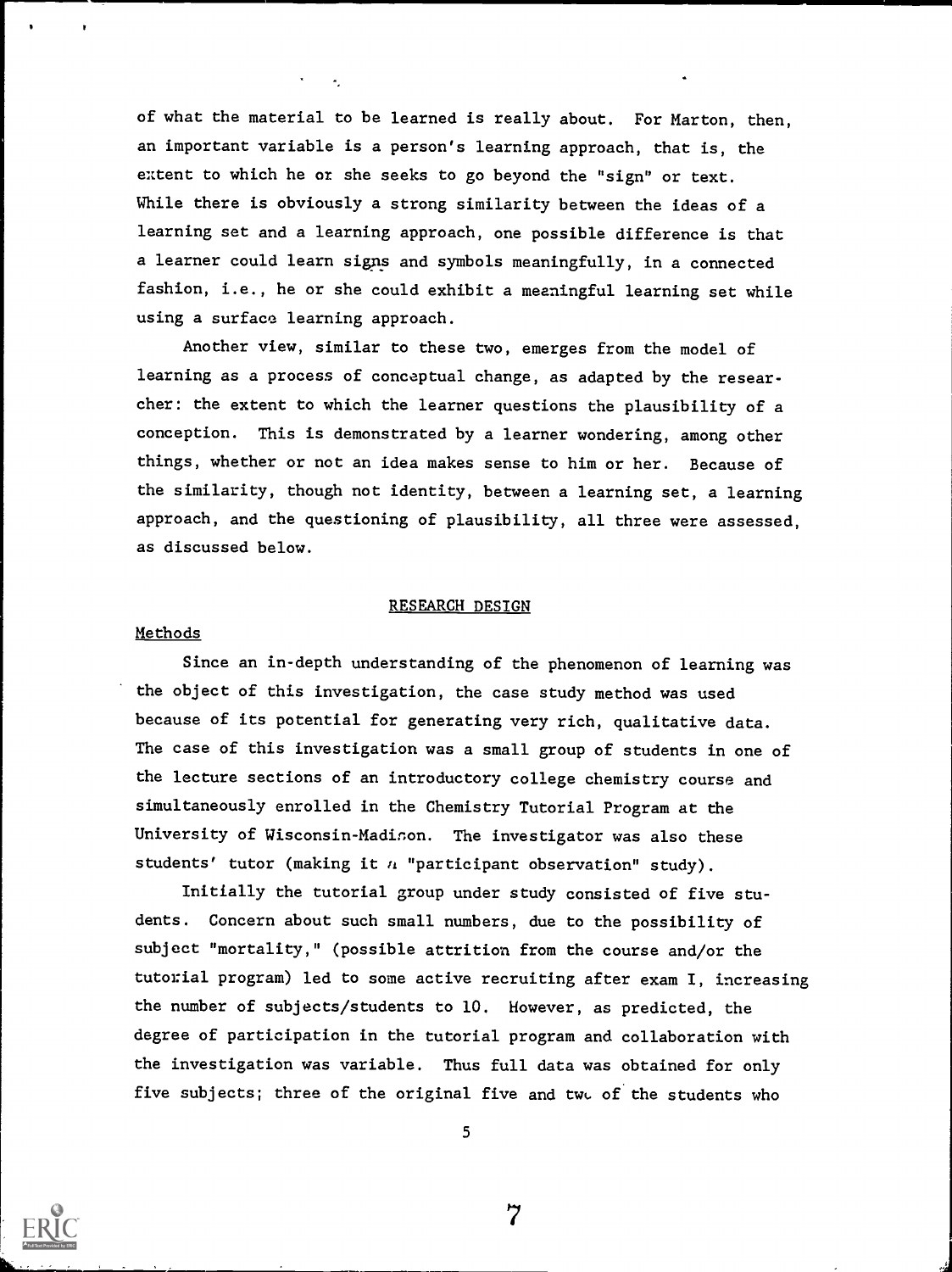enrolled after exam I. These five students represent, then, the case students. Because of space limitations, data on only three of the students is discussed below. For a complete discussion, the reader is referred to Braathen (1987).

To enhance internal validity of the study three methods of data gathering were employed.

Method 1. Tape recording of all tutorial sessions (approximately 70 over the semester). It was expected that during the tutorial sessions evidence would emerge of meaningful learning (in terms of changes of conceptual status), and indications of learning approach (in terms of students' demand, or lack of it, of higher level conceptual status i.e., plausibility and fruitfulness).

Method 2. Semistructured (flexible) interviews based on events from the tutorial sessions. This method had a two-fold purpose: 1) to follow up on interesting episodes that occurred during tutorial sessions, especially related to the acquisition of new knowledge and change in knowledge, as well as information on the stability of that knowledge, and 2) to elicit from students information about their learning approaches. This method was secondary in comparison to the other two methods.

Method 3, "Teachbacks" of selected topics before and after corresponding oroblem solving sessions. The term "teachback" was first introduced by Pask and Scott (1972) to refer to a method for assessing a student's learning approach. In this investigation it was additionally used to assess students' knowledge. The method, which is simple and very powerful, consists of the learner teaching back to the investigator a topic that he or she has been subjected to (for example in a lecture or discussion section) and is studying. The behavior of the investigator during the teachback is, however, critical, since, for example, not to interfere at all (say nothing) might produce little information from a reticent student. For this reason the investigator played the role of an interested and interactive student frequently interrupting with questions and demands for clarification.

The method was employed with four selected topics (based on the conceptual richness of the topic) as follows:



6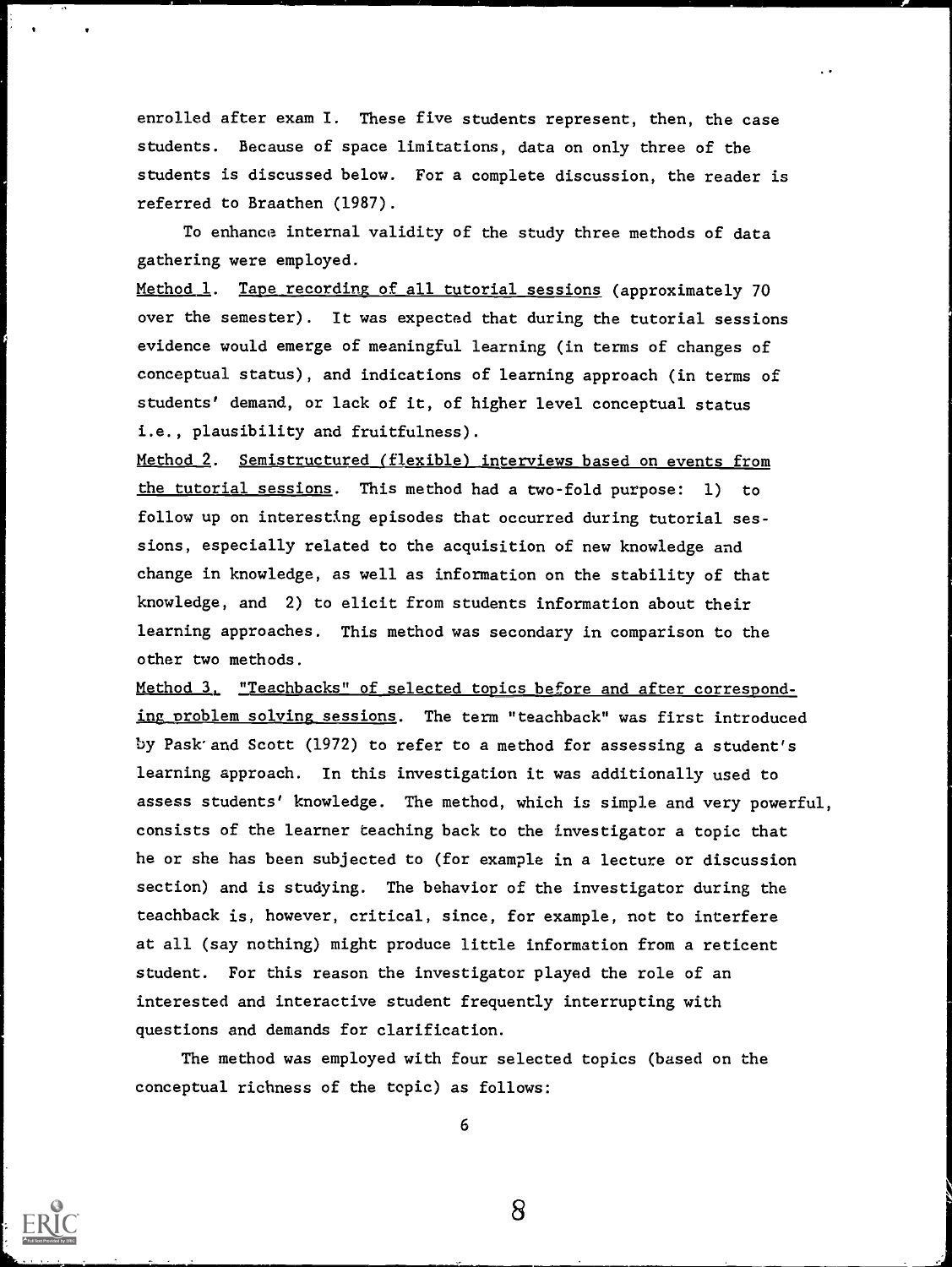- 1. The gases and the gas laws (week 4)
- 2. Periodic trends and bonding (week 7)
- 3. Geometry of molecules (week 8)
- 4. Intermolecular forces (week 12)

The teachbacks were conducted as follows: The students would come in on Friday, prior to the scheduled problem solving tutorial (30 minute limit for each student). The researcher would explain to the student what he wanted him or her to do, and give him/her a written outline of the topic and aspects of that topic that the researcher was particularly interested in. For example, for the topic of periodic trends and bonding, these were:

- 1. Ionization energy, what it is, how it varies in the periodic table and why it varies the way it does.
- 2. Electronegativity, what it is, how it varies in the periodic table and why it varies the way it does.
- 3. The relationship between these two properties and ionic and covalent bonding, respectively.

The researcher would then ask the student to come back the next day, Saturday. He did not tell the student that the next day's interview would be a new teachback on the same topic. After the first series, however, they probably suspected that this would be the case. Due to the nature of the questions asked, however, we claim that this in no way harmed the validity of the method and the investigation.

In this study the method had a dual purpose. First, it was to assess the nature (quantity and quality) of a student's knowledge before (same day) and after (the next day) a tutorial problem solving session. More specifically, it was used to ascertain:

- (1) what the students know about the topic at the time of the teachback (K variable), and
- (2) to what extent the student's knowledge is meaningful or rote (M variable).

Second, the teachback method was used to infer the students' learning approach. More specifically it was used to ascertain:

(3) whether the student (the learner) approached the learning task adopting a meaningful learning set (S variable);

7

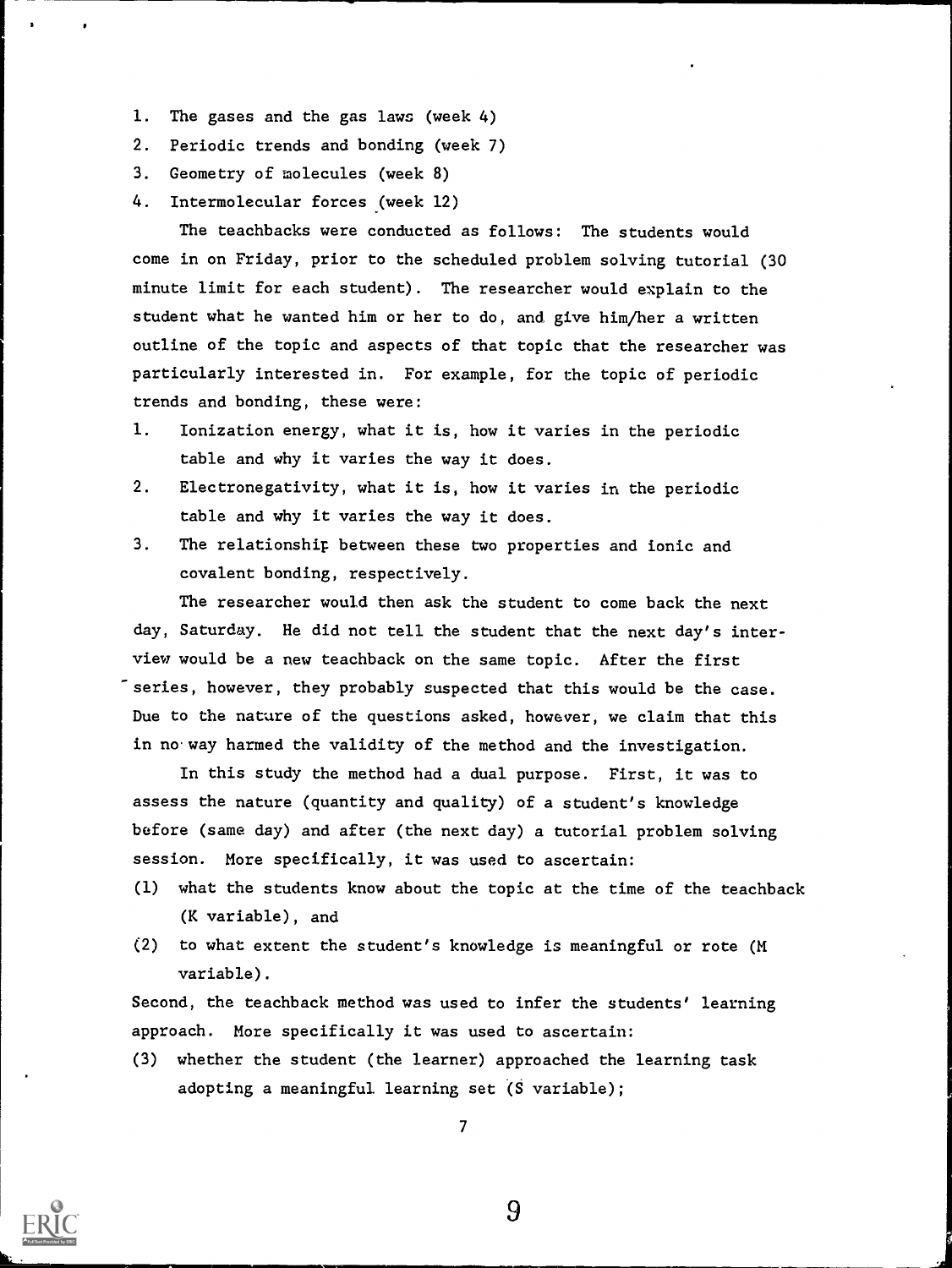- (4) whether the student (the learner) approached the learning task using a deep or surface approach (D variable); and
- (5) whether the student (the learner) questions the "status" of a conception that he or she has been studying, with particular reference to the plausibility of that conception (P variable).

## Data Reduction

The data of the investigation reported in this paper amounted to approximately 1500 single spaced pages of transcripts. Data reduction was, of course, mandatory. This was achieted in a number of ways. First, it was decided to limit analysis to the five students who had fully participated in the teachback procedure, since this was of fundamental importance for the investigation. The participation of each of these five students was then separated from the tutorial transcripts and changed into individual data bases that included the semistructured interview and teachback protocols. A sreliminary analysis was carried out, in search of evidence of qualitative changes in knowledge and indications of characteristic learning approaches and changes in that variable.

Second, the data was restricted to that dealing with the chemistry topics being considered in and around the weeks of the teachbacks. While this left out many interesting issues and many instances of qualitative (conceptual) changes, it nevertheless represented about 2/3 of the semester and thus preserved an essential characteristic of a case study, namely an extended time interval.

Third, a more fine-tuned analysis was undertaken, which followed each student through each topic, focusing on instances of qualitative (conceptual) changes in knowledge, as well as looking for evidence of characteristic learning approaches. This in-depth analysis was organized around what we have termed Units of Analysis (UA), each unit representing a particular case student on one of the chemistry topics listed previously.

# Data Analysis



8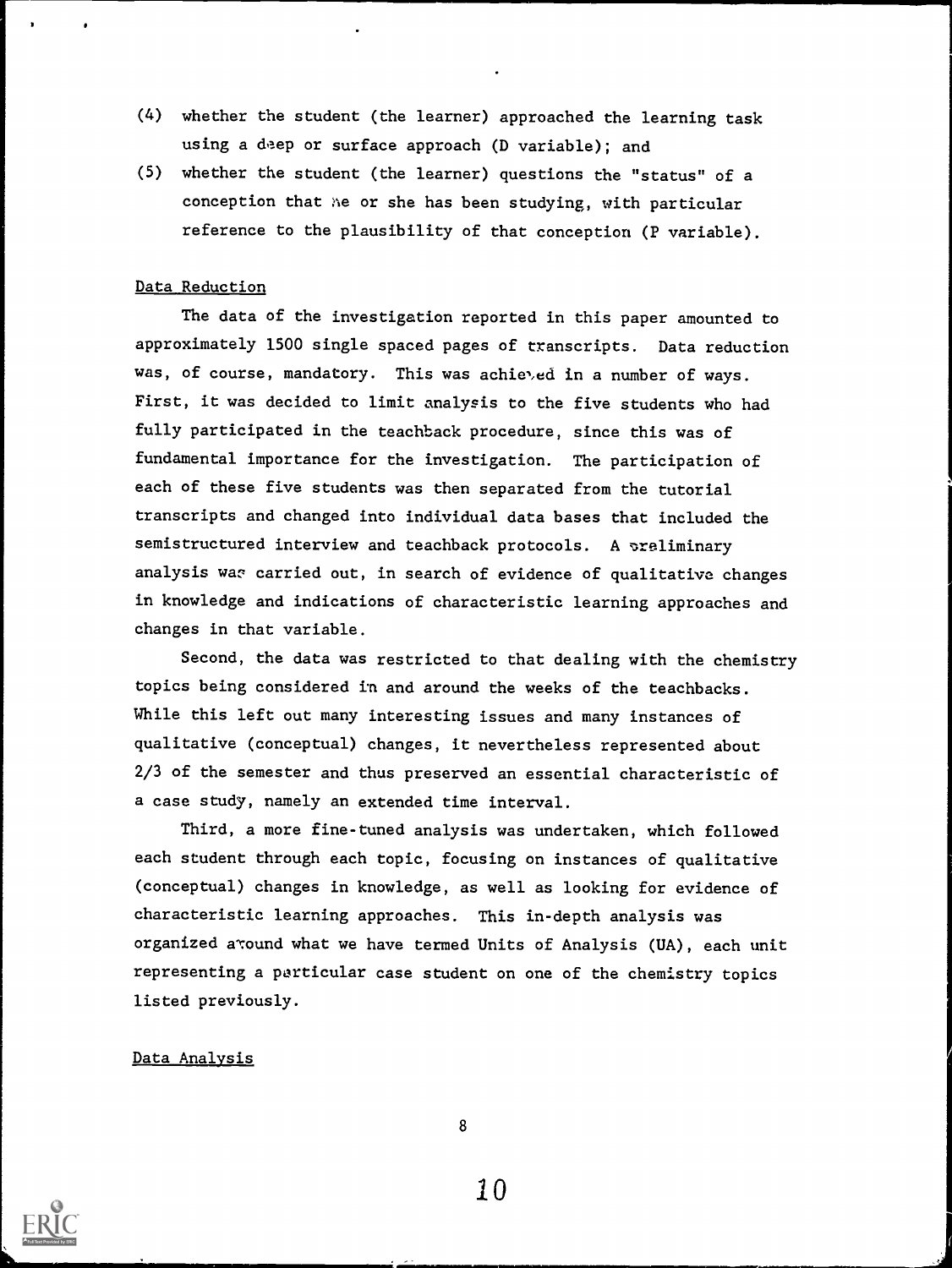The data collected and reduced as discussed above was analyzed for qualitative concoptual changes in the case students' knowledge. Such changes in knowledge were characterized and described in two ways:  $1\frac{1}{2}$  In terms of changes in conceptual status of a conception over time, in terms of intelligibility, plausibility, and fruitfulness. 2) In terms of qualitative changes, which were assessed in a more indirect way, prior to and subsequent to a problem solving tutorial. This more indirect assessment was mede by six independent judges who analyzed students' pre- and post-tutorial teachbacks, on the four different chemistry knowledge domains.

The learning approach of the case students was also assessed, since it was a fundamental concern of this investigation. This assessment was performed by the independent judges using the same teachbacks, as well as by the investigator whose assessment was based on both the teachbacks and the students' participation in tutorial sessions.

Although Marton's characterization of surface and deep learning (and thus of surface and deep knowledge) and Ausubel's characterization of rote and meaningful knowledge are relatively straightforward, judging instances of these as they occurred was no easy matter. Thus six independent judges were used for each teachback protocol to eliminate, as much as possible, subjective bias. The six judges were all experienced teachers of chemistry, with very strong backgrounds in this subject matter. Three held Ph.D.'s in Chemistry, one held an M.S. in Chemistry, one was a concluding Ph.D. candidate in Chemistry and one was about to finish a Ph.D. in Science Education related to chemistry.

The independent judging of the teachbacks turned out to be a much more elaborate enterprise than originally planned and will thus be discussed in more detail. After the investigation was concluded, the four sets of pre- and post-teachback protocols of the five case students were given to the six independent judges. Since each set of teachback protocols typically consisted of 30-40 single spaced pages, the independent judging procedure was a time consuming enterprise which took four weeks, since they were given one set of teachbacks (pre- and post-session on one topic) per week. The teachback protocols



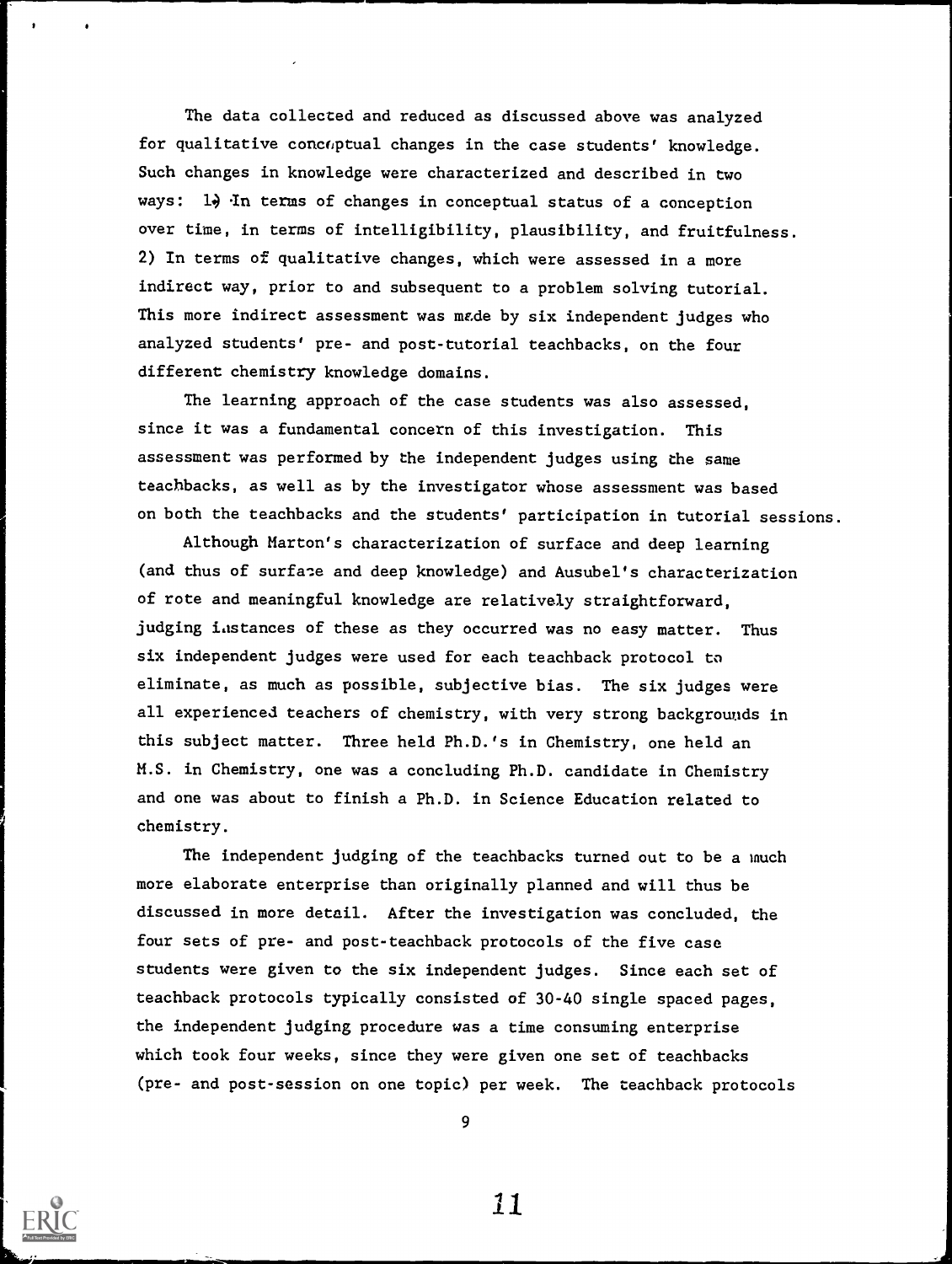were given to the judges in different random order and coded so as to keep the students anonymous. Further and very importantly, the judges were unaware of the fact that there were pre- and post-teachbacks. They believed that they were looking at the teachbacks of 10 students, rather than what actually was the case--pre- and postteachbacks for five students.

In order to help the judges it was necessary to develop er instructional document where the terms to be judged were defined and exemplified as clearly as possible. The preparation of this document involved constant feedback and suggestions from the judges themselves. The efficiency of the document vas tested by giving trial teachback protocols. After the document was finished, the judges were asked to judge the teachback protocols in terms of five statements, scored on a Likert scale: 1) strongly disagree, 2) disagree, 3) cannot say, 4) agree, and 5) strongly agree.

Fnr the purpose of graphically representing these scores in an easily interpretable manner, they vere afterwards changed to a scale from -2 (strongly disagree) to +2 (strongly agree) with 0 (zero) being the neutral score corresponding to "cannot say." The statements and ancillary commentary are presented in Table I.

## **RESULTS**

In spite of all data reduction and limitations of the results presented, the results chapter of the original dissertation comprised 236 pages of double-spaced pages. This posed an intriguing challenge to t'e authors of this paper, namely how to present such extensive qualitative results in a shorter paper, as appropriate for the NARST meeting. The authors finally decided to do this in two parts, I and II, as follows:

- I. A number of examples of qualitative (conceptual) changes in knowledge will be presented, based on excerpts from transcripts, for one case student (Eva) preceded by a short history.
- II. Here, the purpose is to present an overview of three of the five case students (Eva, Ricardo, and Arthur) in order to look at the relationship between qualitative (conceptual) changes and learning



10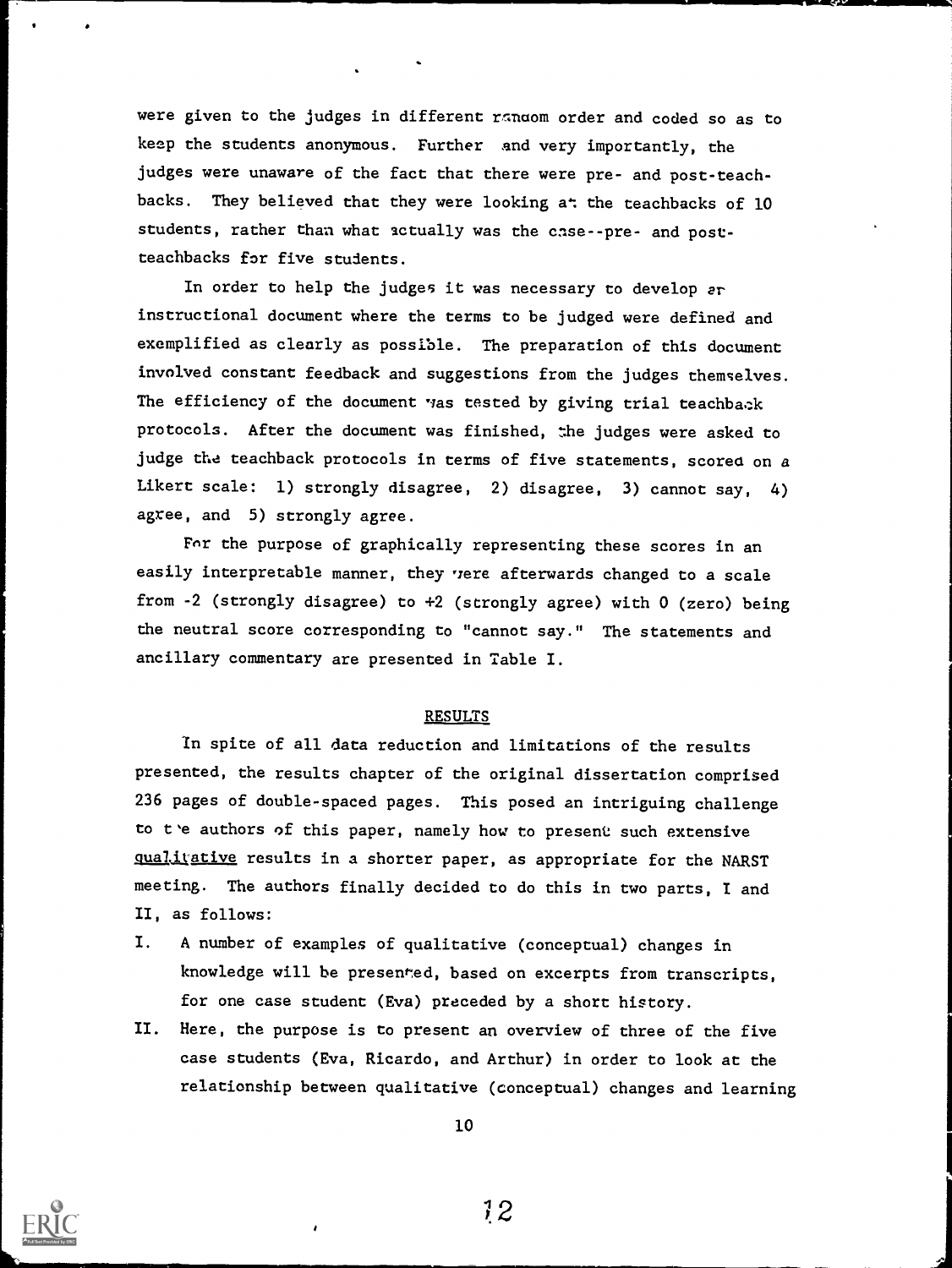approach. Short histories of each student will be followed by a collapsed version of the graphic displays of the pre- and postteachback judgments, i.e., all pre- and post-teachback graphs in one single figure (one for each case student) covering all four chemistry topics involved. In a sense each of these individual figures couli be called the "Learning Print" for each student, since it very nicely and individually characterizes each one of the five case students. Finally, a discussion (interpretation) of the figures (the learning prints) will be presented and linked to the existence, or not, of frequent instances of qualitative (conceptual) changes in knowledge.

# PART I: Instances of qualitative (conceptual) changes

Qualitative (conceptual) changes in knowledge were often observed during tutorial sessions with three of the five case students, and recorded as data in the corresponding transcripts of the audiotapes. It is, however, very important to note that tutorial sessions, with small numbers of students, are by nature very interactive and dynamic (we talk chemistry with the students rather than telling chemistry to them) and that the qualitative (conceptual) changes in knowledge did not occur in isolation but rather as a result of interactive discussion between the tutor and the students (as wel<sup>1</sup>, as interactive discussions among the students themselves). Thus it was necessary, in the original dissertation, to present lengthy and numerous portions of transcripts, since such changes often occurred over an extended time interval and indeed, in some cases, over several tutorial sessions (maturation of conceptions) and thus over several days. In this paper, however, we will divide the instances cf qualitative (conceptual) changes into episodes, narrating the circumstances and/or situations where they occurred and presenting only the parts of the transcripts where the qualitative (conceptual) changes are characterized (the "punch line" so to speak).

Eva - A Short History. Eva was a good, very interactive student, producing more instances of conceptual changes (over 100) than any of the other students. At the beginning of the semester, although very



11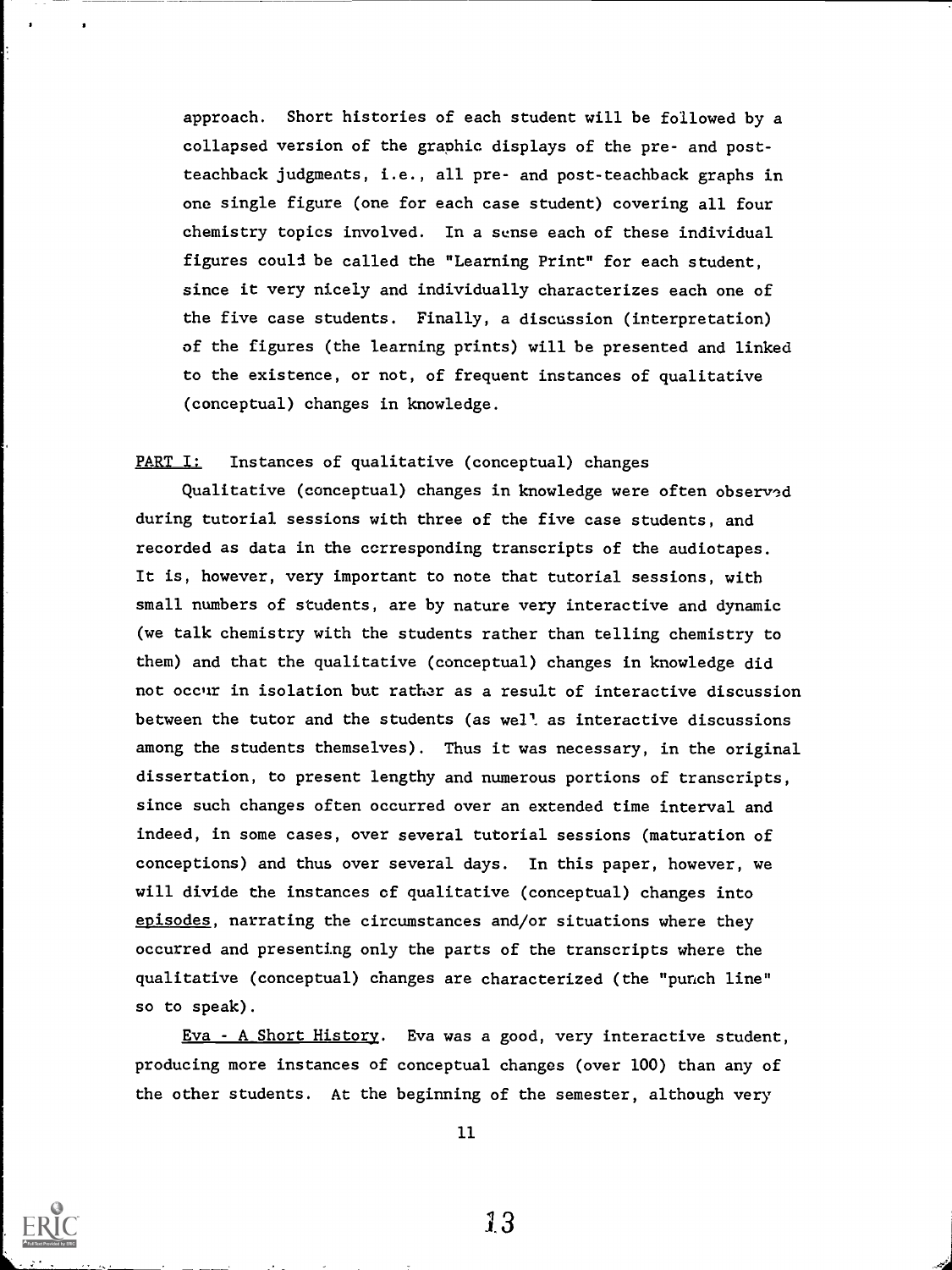competent in the mathematical aspects of the chemistry material, she gave the impression of learning in a superficial manner, i.e., never questioning the plausibility of what she was learning. This state of affairs is clearly characterized by transcripts from tutorial sessions, as well as by teachback protocols concerning Topic Number 1, the gases and gas laws. From this early part of the semester (the first month) no evidence of qualitative (conceptual) changes surfaced. However, her approach to her learning clearly, though gradually, changed as the semester went on, from typically rote to more meaningful. This is clearly evidenced from transcripts from tutorial sessions concerning Topic Number 2, periodic trends and bonding, and Topic Number 3, geometry of molecules, where numerous instances of qualitative (conceptual) changes in knowledge surfaced. Of particular importance are some more extensive changes that occurred with respect to Topic Number 3, geometry of molecules, where she apparently reached a learning peak both with respect to her knowledge and her learning approach. However, at the time of Week 12, it is equally clear from transcripts of tutorial sessions and teachback protocols concerning Topic Number 4, inter-molecular forces, that both her knowledge and her learning approach had qualitatively declined. Week 12, however, was a very stressful part of the semester, where the widespread impression was that the case students were tired of the chemistry course and generally apathetic. Especially with respect to Eva it is perhaps important to mention that she was sick at the time, especially so at the time of her post - teachback session which she attended only because of her commitment and responsibility.

Episode 1. The issue (in Topic 2, week 7) is relating periodic trends to chemical bonding (ionic or covalent). At the time of her pre-teachback on the issue she was on shaky ground (see "B" in Figure 1). At the end of this teachback however, she indicated that she is adopting a meaningful learning set when she says,

I will come to the problem solving session because I really don't feel, you know...totally confident with this. It's like I understand how to apply some of it...but when it comes to explaining it, it's like...I don't know.

12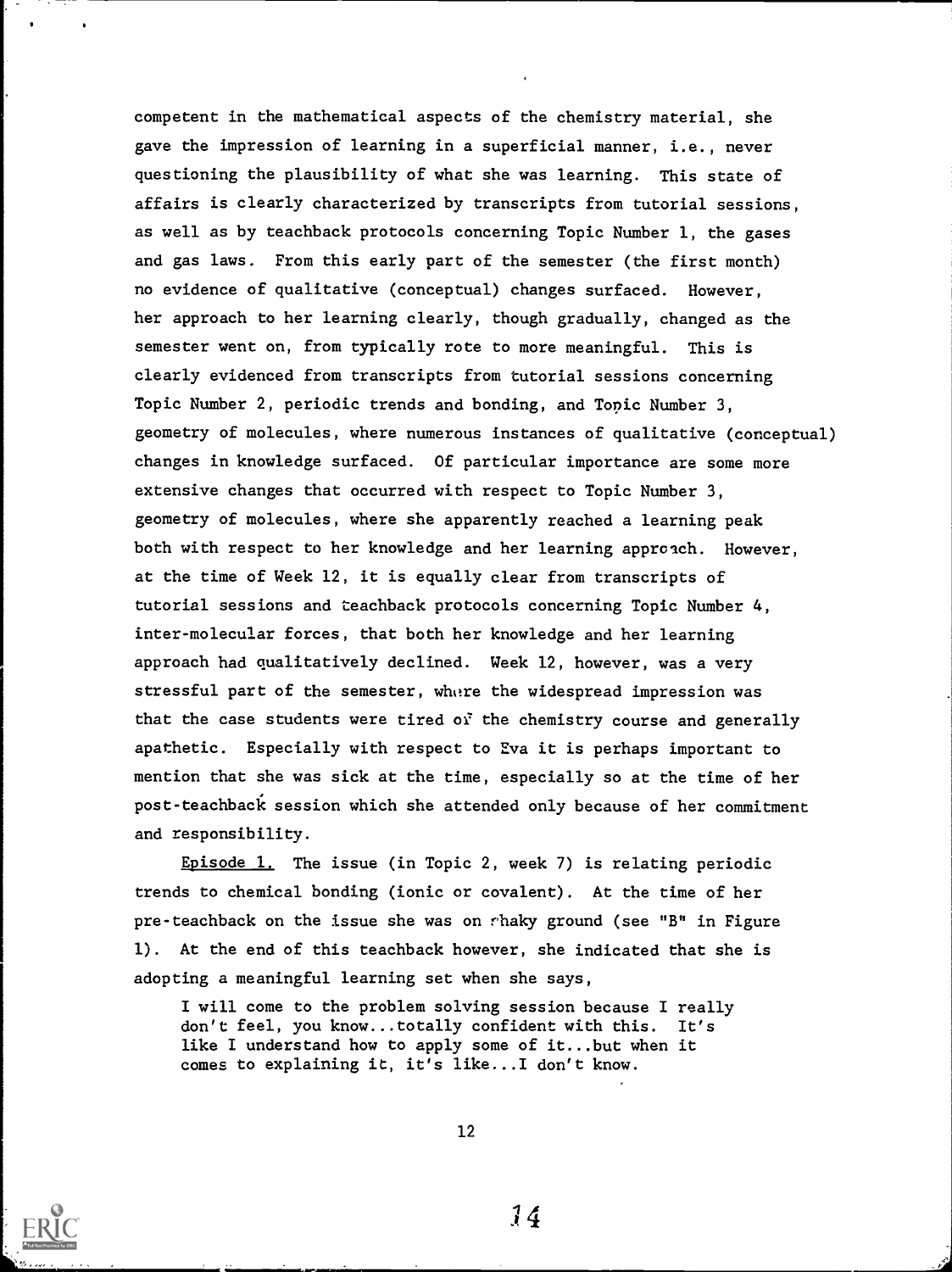During the ensuing problem-solving tutorial this started to change and at a point she is rationalizing why NaC1, as al example, is an ionic compound.

- E: Because there's a difference in electronegativities. One is high, the other is low. [I: Yeah.] Ahm, it's a difference in ionization energy. One is high and the other is low, and in radiuses, one is very small and one is large and therefore it's hard to take electrons from one radius but it's easy to put the same electron in the other, whereas, it's easy to take the electron from the other and harder to put it back in...
- I: Yeah.
- E: Does this make sense? (laughs)
- I: Yeah, it makes total sense.

Her explanation was a little confused but in light of what (and how) she knew at the pre-teachback session (see graph) it seemed to represent an important qualitative (conceptual) change of the type: Not I  $\cdot$ -> I and then I  $\cdot$ -> P and thus a shift toward the more meaningful end of the rote-meaningful continuum. This is beautifully confirmed by her post-teachback protocol (see Figure 1).

Episode 2. The issue was molecular geometries (Topic 3, week 8). Eva arrived at a 1:1 tutorial (she had missed the regular small group session) with a great amount of prior knowledge related to the issue of molecular geometries. But at this point it seemed very rote (factual). During the session the investigator used molecular models very extensively to permit visualization of molecular shapes. The investigator started out explaining to Eva what VSEPR (Valence Shell Electron Pair Repulsion Model) stood for:

- E: But that didn't make any sense to me, I did...you know...<br>I: But that electron pairs repel each other must make sense,
- But that electron pairs repel each other must make sense, right? E: That's true, yeah. I should have seen that, but...

Although Eva had already figured out the geometries of some molecules, the underlying rationale for the VSEPR model had not yet been perceived or understood (i.e., it wasn't meaningful knowledge) and thus the episode represents a change of the type  $I \rightarrow > P$ .

Episode 3. We are now (in the same session as Episode 3) talking about the BeCl<sub>2</sub> molecule:

- E: Well, the...it will be (writes on the board)...that couldn't possibly be right (questioning plausibility) (small pause).
- I: All right. Why not? What's the...
- E: Well, then they are at the 180 degrees and they are really far apart.

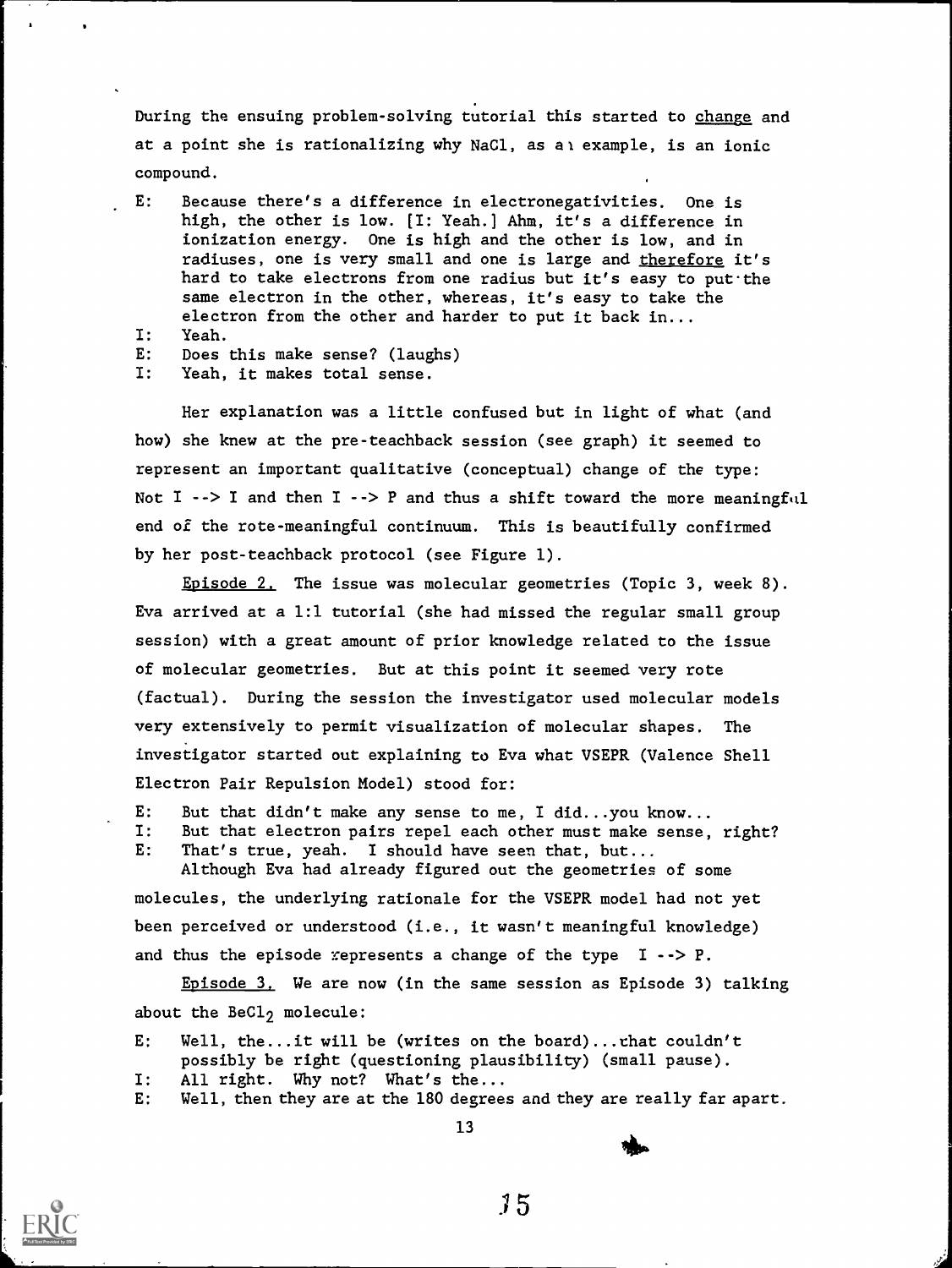- I: Yes, so this molecule is what?
- E: Linear!! (with strong emphasis)
- I: Linear, yes.

 $\bullet$ 

- E: Whaattt (laughs). N00000!
- I: Yes. Linear. [E: (laughs)] Okay. Here's how the molecule looks (investigator show her a model).

The type of change here was at least Not  $P \rightarrow P$ , but perhaps it hadn't even been intelligible (meaningful) to her, and then it would have been a shift from Not I --> I, as well.

Episode  $4$ . At the same session as Episodes 2 & 3, an example of a higher order conceptual change, where even the fruitfulness of a conception is engaged, occurred next:

- E: What it looks like to me, and I'm not sure if this is right, you can figure out any of them.
- I: Yeah.
- E: Just by using...I mean most of them (meaning without the use of rules) unless they give you an octahedral (prior knowledge) or something totally ridiculous.

This represented then a change of the type I,  $P \rightarrow P$ . That these episodes represent qualitative (conceptual) changes is confirmed by the following dialogue:

- I: This model, I think that it didn't make any sense to you before we started talking about it.
- E: It didn't. It didn't at all (laughs).

Episode 5, Over several tutorial sessions it had become clear that Eva is having a lot of trouble (lack of intelligibility and thus, of course, of plausibility) with the issue, related to molecular geometries, of polarity of molecules. During some time she was tenaciously hanging on to the conception of symmetry of molecules to decide if a molecule was or was not polar (however, as became increasingly clear, without really understanding what polarity is). This led her frequently to wrong decisions since, as she confessed, the issue of symmetry was not at all clear to her either. However it became clear that the problem went well beyond that. The problem was that she just did not understand what polarity meant. What a dipole moment is, and why a molecule would or would not be polar, are issues which are based on these conceptions. At tutorial sessions the investigator would repeatedly use the arguments of differences in electronegativities



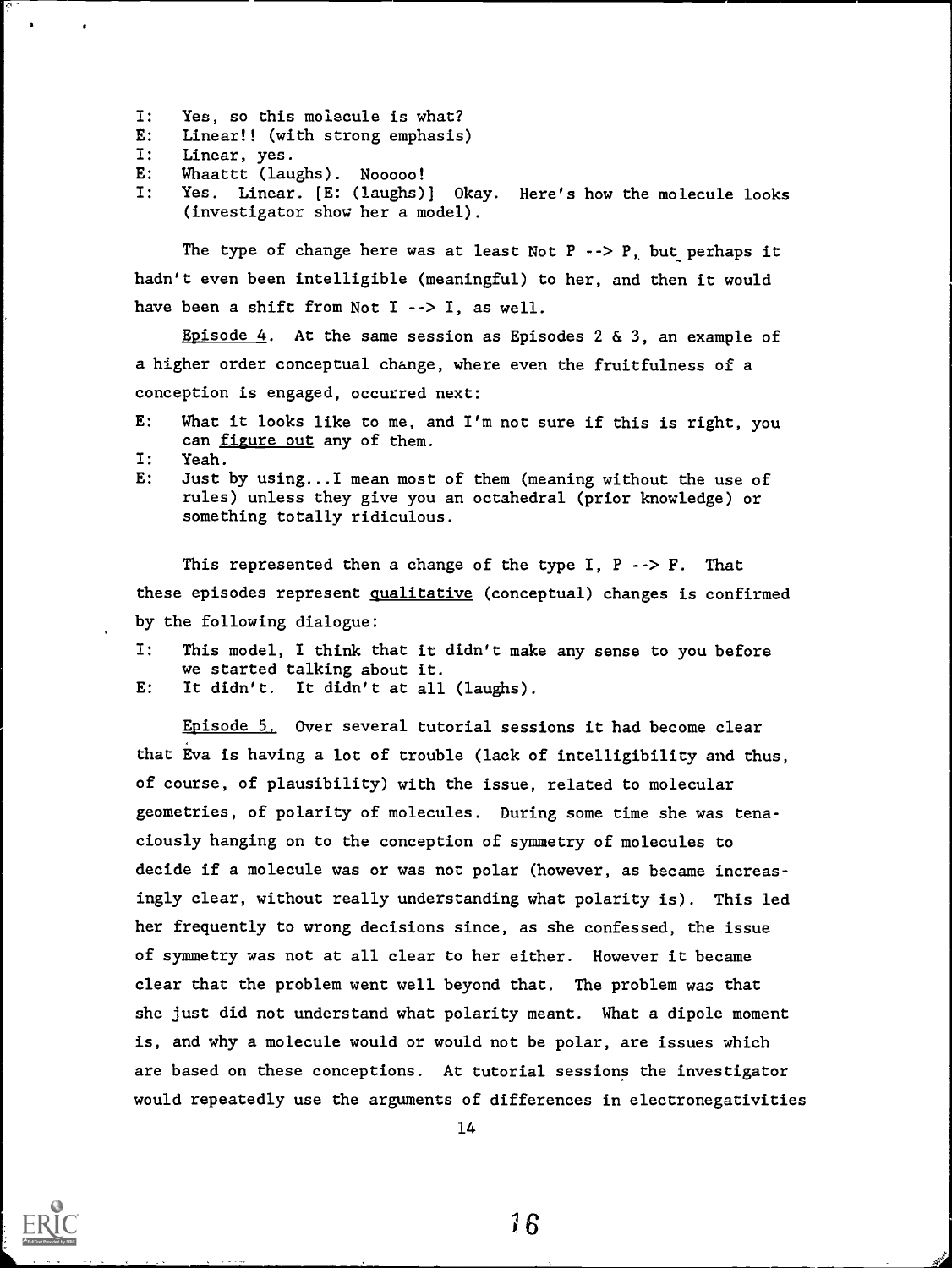of the atoms in a molecule, the net polarization of bonds in terms of molecular geometries and the physics analogy of resultant forces.

- $I:$ (writes on the board) so you see...
- E: But...you have two (the  $CO<sub>2</sub>$  molecule) ahhh! Can't say, you have two around it and like the positive in the middle so by the time you end up..it's...

This is the first indication that a qualitative (conceptual) change of the type Not  $I --> I$  and then  $I --> P$  is on its way. A little later this is confirmed when she concludes that the NH<sub>3</sub> molecule is polar, using the arguments of differences in electronegativities and net polarization of bonds, and then she undergoes a higher order conceptual change and far transfer, indicating also a deep learning approach. She takes the NH<sub>3</sub> stick and ball model and:

- E: But if it looks like this (Eva takes the trigonal pyramidal "molecule" and presses it against the table so it becomes trigonal planar).
- I: Then it would be what?
- E: Then it wouldn't be...polar!
- I: Non...
- E: It would be non-polar.

That she finally understood (I and P) what polarity is and why molecules would or would not be polar was continuously confirmed in later tutorial sessions, when the issue surfaced again.

Episode 6. We are discussing geometries of molecules. Eva knows the names of the shapes but apparently at least some are devoid of meaning (Not I, Not P?). We are looking at the model of the BCl<sub>3</sub> molecule.

- I: It looks like a triangle, doesn't it? E: Yeah. I: Okay, but its on the plane because... E: Yeah. I: And because it's on the plane...
- E: Planar!! (with emphasis)
- I: Planar.
- E: Oh! Ohhhhhh! That's where it gets the name from!

This represents a change of the type Not  $I \rightarrow I$ , and then  $I \rightarrow$ P. It also represents, of course, a shift along the rote/meaningful continuum.

Episode 7. In the last episode presented here (we have a collection of over 100 examples of qualitative changes, some trivial some



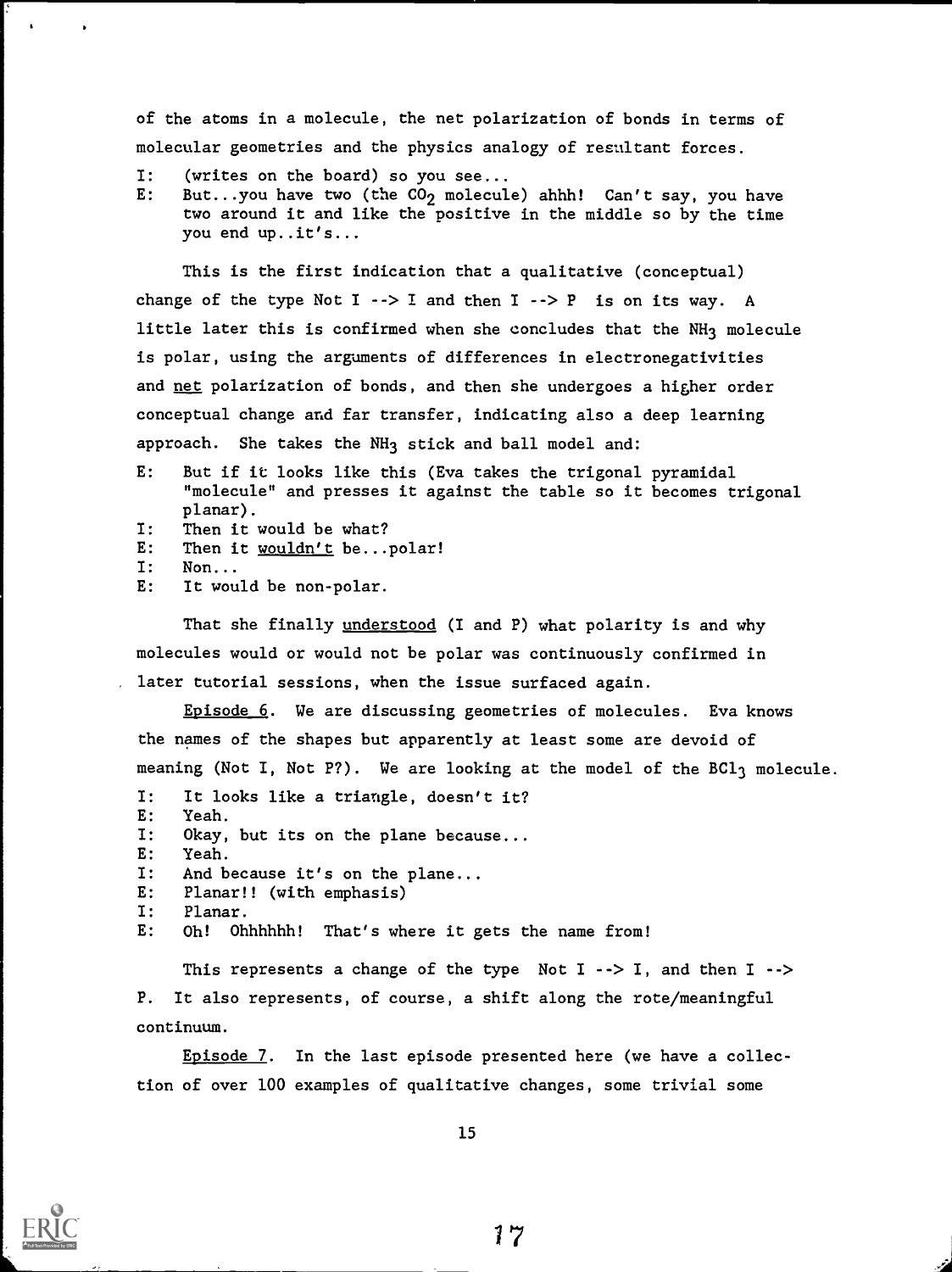more extensive, involving Eva over the semester), we cannot probably claim that a qualitative (conceptual) change of the type I --> P did in fact occur. We do include it, however, since it exemplifies a very nice instance of a conceptual conflict where plausibility could not be attained in view of limitations of the learner's prior knowledge. It had to do with the trend that atomic radii decreases, from left to right, in a period in the periodic table. It is interesting to note that Eva knew that was indeed the trend but when confronted with explaining it the following dialogue took place:

I: Why does it get smaller and smaller over here? E: Fewer electrons? I: As we go across the period? E: N000, but the (sighs distressed) I: The number of electrons get bigger, right? E: Yeah. I: But how does the atoms get smaller, that's tough... E: Yeah. I: ..to understand (pause). Why would you say it is Eva?<br>E: Ahm. oh. let's say the atoms get smaller...(small paus Ahm, oh, let's say the atoms get smaller...(small pause)

Although this counter-intuitive idea bothers her, she apparently resigned herself to accepting it (rote learning). The investigator wouldn't let her, however:

I: Yeah, but why should that be? E: Why? Oh! Geez..(small pause). More electrons, but that doesn't...<br>I: It doesn't make sense. right? It doesn't make sense, right? E: No (sighs). I: I agree with you. It doesn't make sense.

The investigator explained to the group how this "strange" phenomenon could be rationalized. Eva seemed to be understanding what the investigator was saying, but in a follow-up interview, early next week, it was clear that this issue was still not clear, i.e., it was not totally plausible to her.

PART II: Short histories, graphic displays of the teachback judgements and interpretation of the graphs

A key to the graphic displays is presented in Table II. The graphs should be self-explanatory even though the judging is by nature subjective (which is why six judges were used) and the authors do not intend to tell the readers "what to see" or what to make of the graphs.

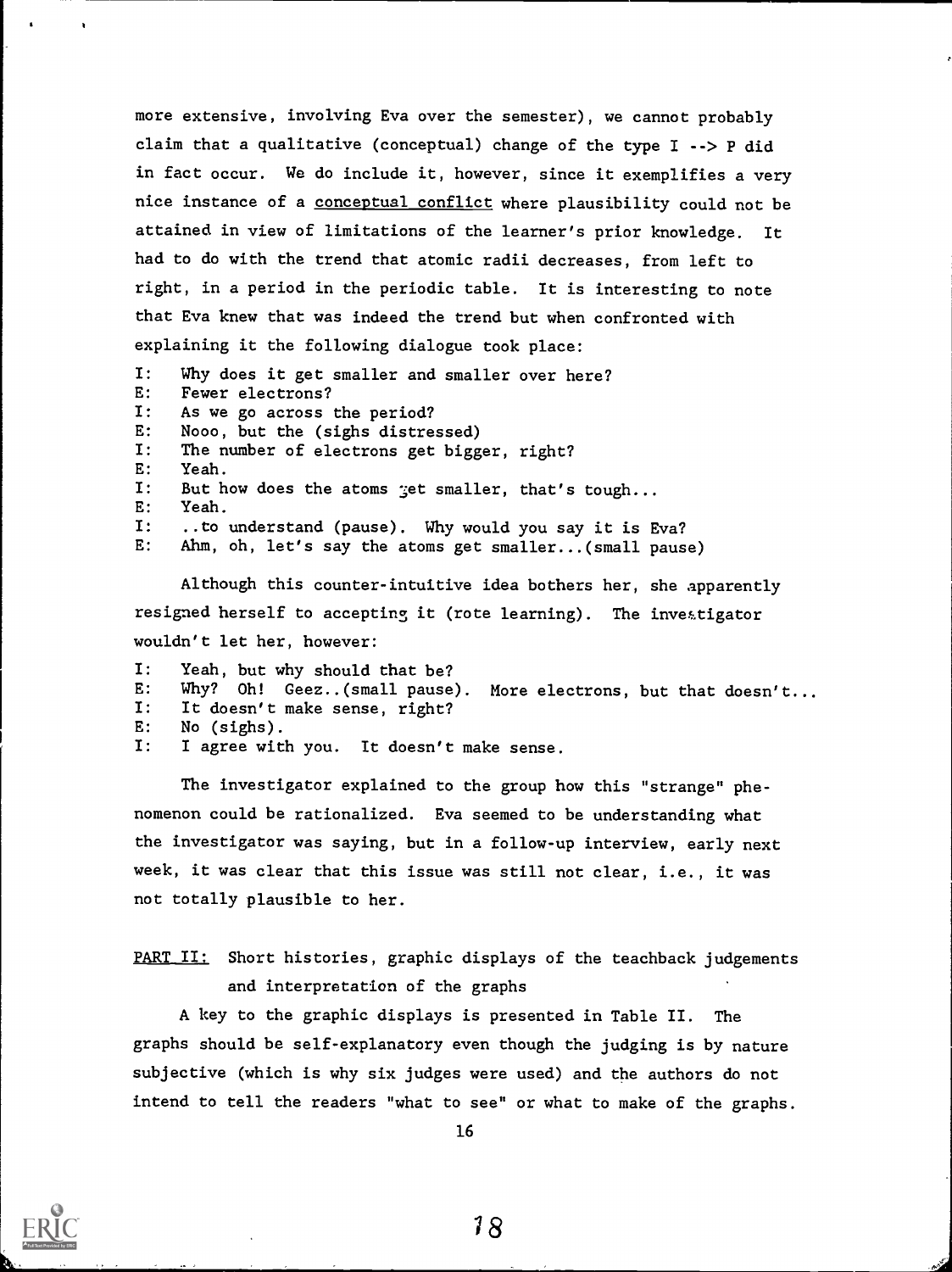Eva - The teachback judgment. Figure 1 gives a picture of Eva's knowledge (K and M), perceived learning approach (S, D, and P) and changes in these variables, as perceived by the six independent judges based on the pre- and post-teachback protocols.

Discussion (interpretation) of the teachback graphs.

a) The gases and the gas laws. Both pre- and post-teachback graphs show reasonable inter-judge agreement with respect to Eva's knowledge and perceived learning approach. The salient aspects seems to be that the quantity of her knowledge increased between pre- and post-teachbacks. However, little indication exists that it was meaningful, that it had become more meaningful between pre- and postteachbacks, or that she was perceived as adopting a meaningful learning set or a deep approach. Of fundamental importance for this investigation is the fact that during this unit of analysis no evidence of qualitative (conceptual) changes was perceived by the investigator.

b) Periodic trends and bonding. Here the important aspect seems to be that the inter-judge agreement on the pre-teachback is very poor. This indicates that it must have been difficult for the judges to make clear distinctions. However, of fundamental importance for this investigation is that on her post-teachback inter-judge agreement is almost perfect and overwhelmingly positive on all variables. There can be no doubt that important changes occurred between pre- and post-teachbacks (between Friday and Saturday!). As was seen in Part I, numerous examples of qualitative (conceptual) changes in knowledge occurred in this unit of analysis.

c) Molecular geometries. There is not much to discuss here. Essentially she is knowledgeable, her knowledge is perceived to be meaningful both on pre- and post-teachbacks, she is perceived to adopt a meaningful learning set and even a deep approach and to question plausibility of conceptions, both on the pre- and post-teachbacks Her post-teachback might be considered less good than her pre-teachback. A plausible explanation, in view of existing data, is that her postteachback was longer, that she engaged issues not specifically called for, and thus she extended or overreached herself. During this unit

17

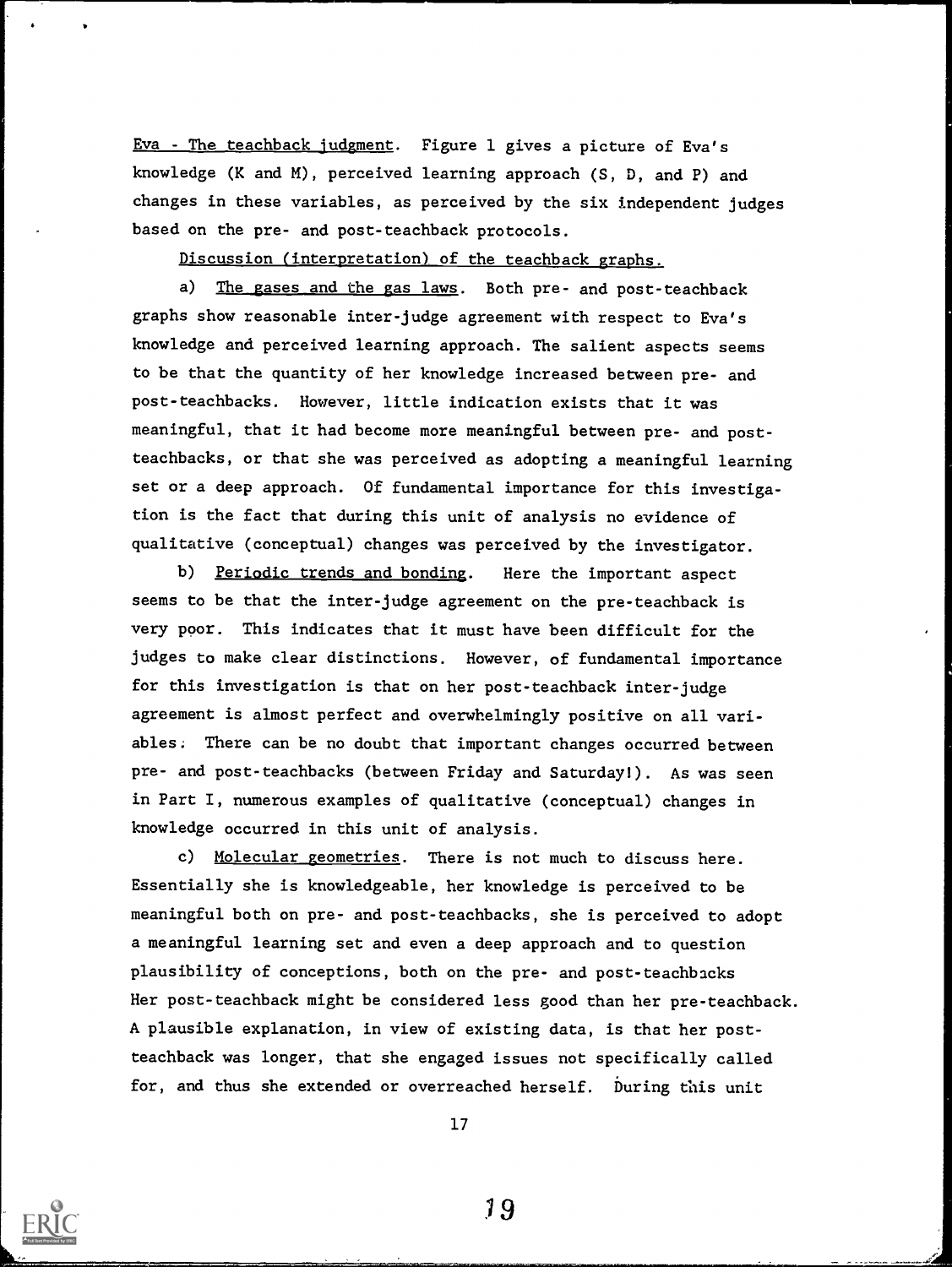of analysis very important qualitative (conceptual) changes took place, as was seen above.

d) Inter molecular forces. Again there is not much to discuss except that both her pre- and post-teachbacks were clearly disastrous. No indication of any qualitative (conceptual) changes in knowledge took place in this unit of analysis.

Ricardo - A short history. Ricardo started the semester with what appeared to be a solid prior knowledge background (conceivably because he was retaking it with the purpose of getting a better grade) and indeed his "best" performance was at the early part of the semester (up to Exam I). After this, however, his performance steadily deteriorated, and he was perceived as being a rote/surface learner throughout the whole semester. As a consequence some very disturbing post-tutorial teachback judgments surfaced. Also, few, if any, examples of qualitative (conceptual) changes in knowledge were perceived by the investigator

Ricardo's case was very interesting, but is a very difficult one to interpret. There is no doubt that Ricardo studied a great deal, and thus his continuing decline in performance, as measured by quizzes and exams, must have been perplexing and very distressing to him. Ricardo frequently gave the impression of being overwhelmed by the chemistry knowledge of the course and thus very often his knowledge appeared to be confused and disorganized. Also, with the possible exception of the first set of pre- and post- teachbacks (Topic 1, the gases and the gas laws) his post tutorial teachbacks were invariably seen as worse than the corresponding pre-tutorial teachbacks (and in two cases dramatically so) by the independent judges. It is important (and fair) to mention that English was Ricardo's second language, a fact that might conceivably have affected negatively the judges' opinion on his teachbacks. As a matter of fact, several times a judge would ask in the margins of his teachback transcripts if "this student" had language problems. This was undoubtedly the case, although the investigator would claim that it was not overly so. In all Ricardo's units of analysis there were few, if any, instances of qualitative (conceptual) changes in his knowledge.

18

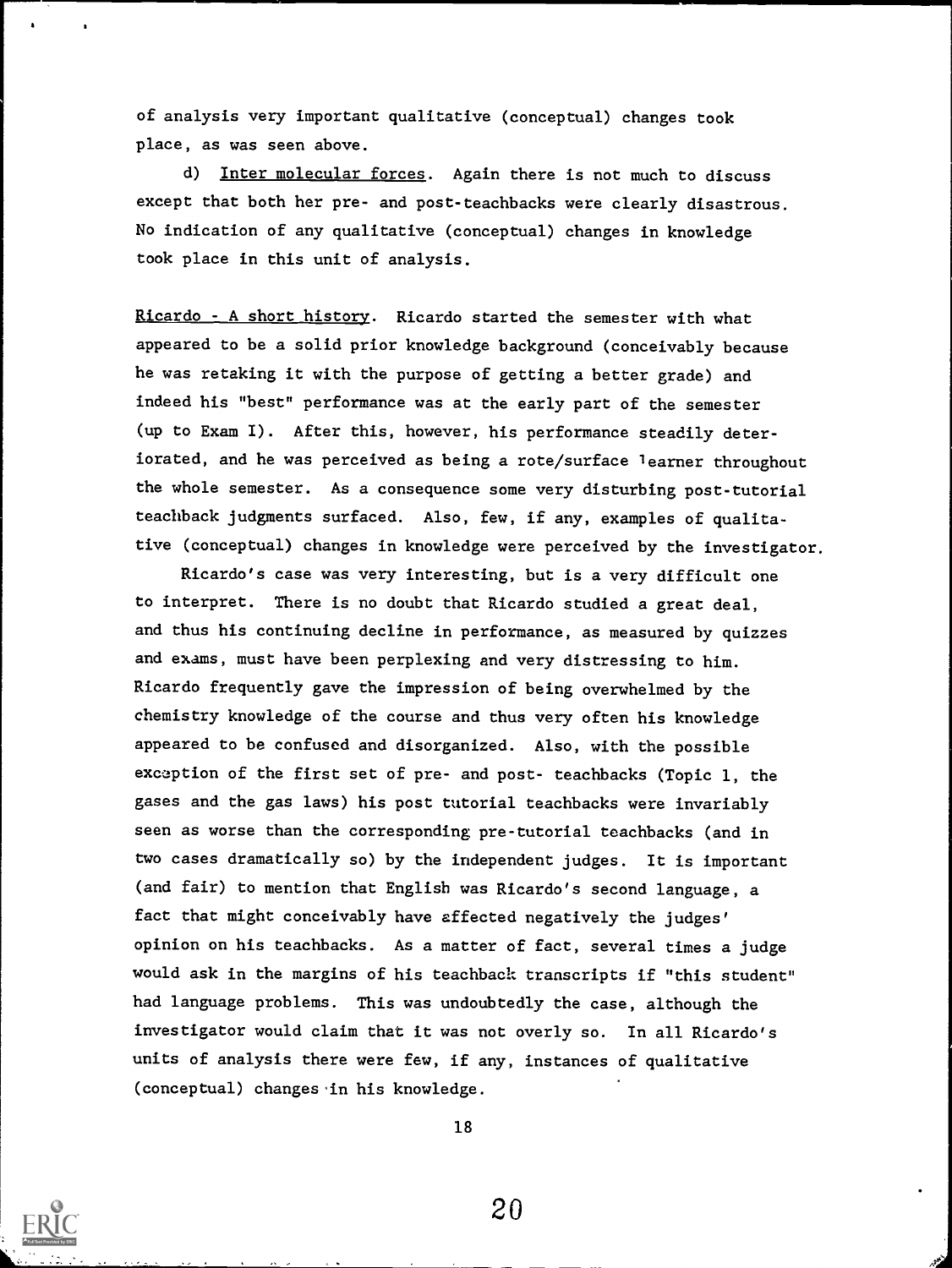The teachback judgments. Figure 2 gives a picture of Ricardo's knowledge (K and M), perceived learning approach (S, D, and P) and changes in these variables, as perceived by the six independent judges based on the pre- and post-teachback protocols.

Discussion (interpretation) of the teachback graphs.

a) The gases and gas laws. The first impression is that interjudge agreement is not good, either for pre- and post-teachback. This Illustrates well what was observed by the investigator, over the whole semester: there was a confusing nature to Ricardo's knowledge and difficulty in making decisions about his learning approach. Second, it is possible his knowledge was more extensive between pre-and postteachbacks (recall there was a problem solving tutorial in between. Recall also that neutral scores do not appear on the graphs).

b) Periodic trends and bonding. Inter-judge agreement on the pre-teachback is very bad. However, it is good on the post-teachback but very negative on all variables, illustrating the peculiar fact that Ricardo's knowledge and perceived learning approach was generally perceived to be worse on his post-teachbacks.

c) Geometry of molecules. Inter-judge agreement on the preteachback is again poor but is better than the post-teachback. However, we see again an apparent deterioration of knowledge and perceived learning approach.

d) Inter molecular forces. This is perhaps the strangest case of all, involving Ricardo's teachbacks. The pre-teachback is his best ever, but his post-teachback indicates again a deterioration of knowledge (both quantity K, and quality, M) and perceived learning approach.

Arthur - A short history. Arthur was obviously the best of the case students, always very knowledgeable and undoubtedly a meaningful and deep learner. It is true that he underwent few qualitative (conceptual) changes in his knowledge describable in terms of changes in the status variables I, P, and F. In his case, however, this can easily be explained by assuming that there was not very much to be changed. On the other hand, a more in-depth analysis of his pre- and postteachback protocols would certainly (see graphs) reveal that nevertheless

19

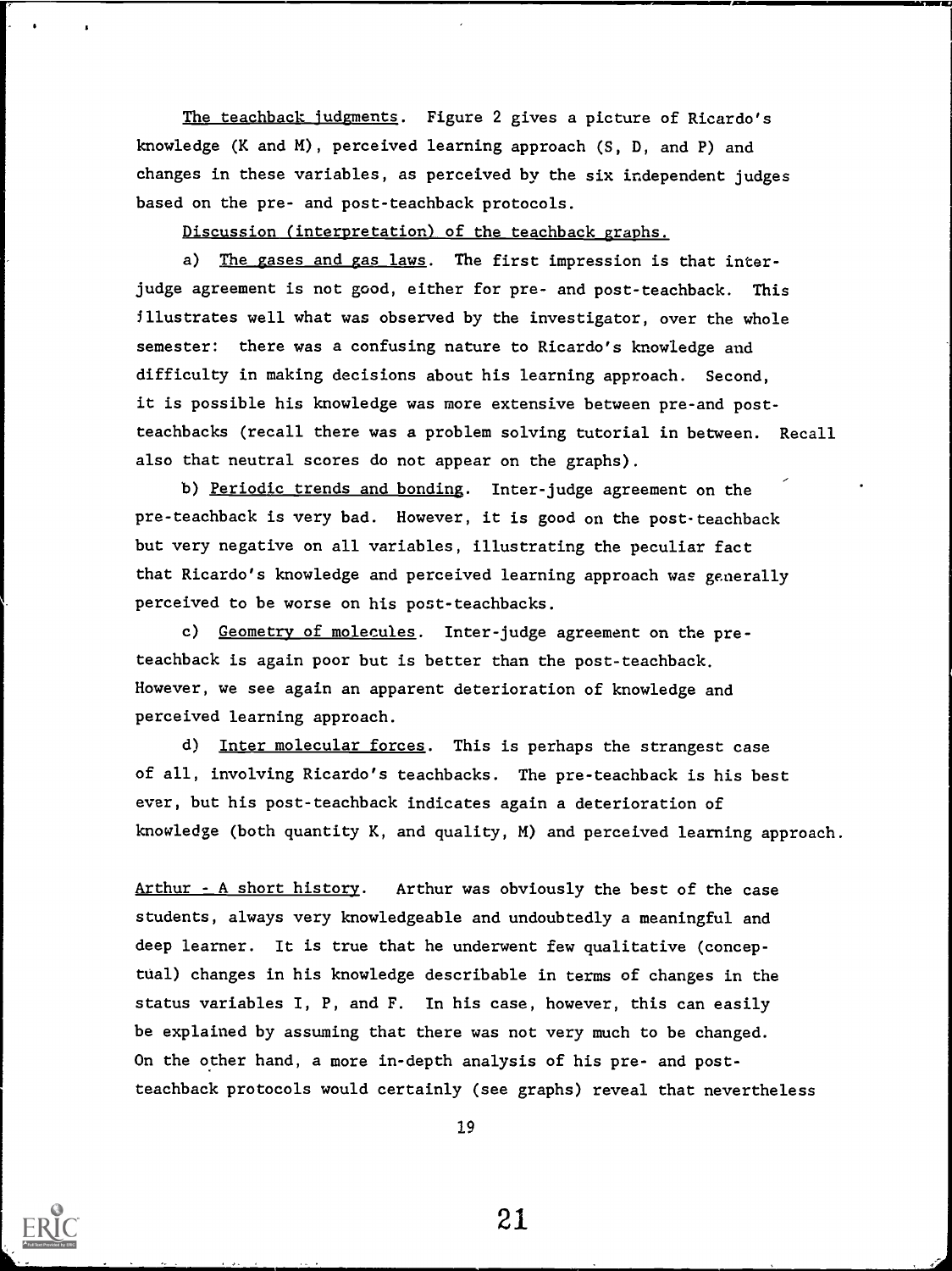his knowledge (and even perceived learning approach) generally improved (thus a qualitative change) between pre- and post-teachbacks.

The teachback judgments. Figure 3 gives a picture of Arthur s knowledge, perceived learning approach, and changes in these variables.

Discussion (interpretation) of the teachback graphs. Note that the graphs are generally and overwhelmingly positive, although with some disagreement among judges with respect to Topic 3 (geometry of molecules). Note also that the post-teachbacks are invariably better than the pre-teachbacks.

### **CONCLUSION**

The purpose of the study reported in this paper was to investigate the learning of introductory college chemistry. This was done by concentrating on some prior knowledge held by the learner/subject at a given point in time, and describing the changes in that knowledge, both quantitative and qualitative, but focusing primarily on the latter, in relation to the nature of the learner's prior knowledge and his or her learning approach.

Such changes in knowledge were characterized and described in two ways: 1) In terms of changes in conceptual status of a conception over time, in terms of intelligibility, plausibility, and fruitfulness. 2) In terms of qualitative changes, which were assessed in a more indirect way, prior to and subsequent to a problem solving tutorial. This more indirect assessment were made by six independent judges who analyzed students' pre- and post-tutorial teechbacks, on four different chemistry knowledge domains. Since learning approach was fundamental concern of this investigation, it was also assessed by the independent judges based on the same teachback as well as on students' participation in tutorial sessions.

With respect to the research questions posed in the study, numerous qualitative (conceptual) changes were documented. A significant feature was that these changes were demonstrably more numerous and extensive for three of the case students (Eva, Arthur, and one other) than for the remaining two (Ricardo and one other). In this paper, however, data was only presented for Eva. A strongly affirmative

20

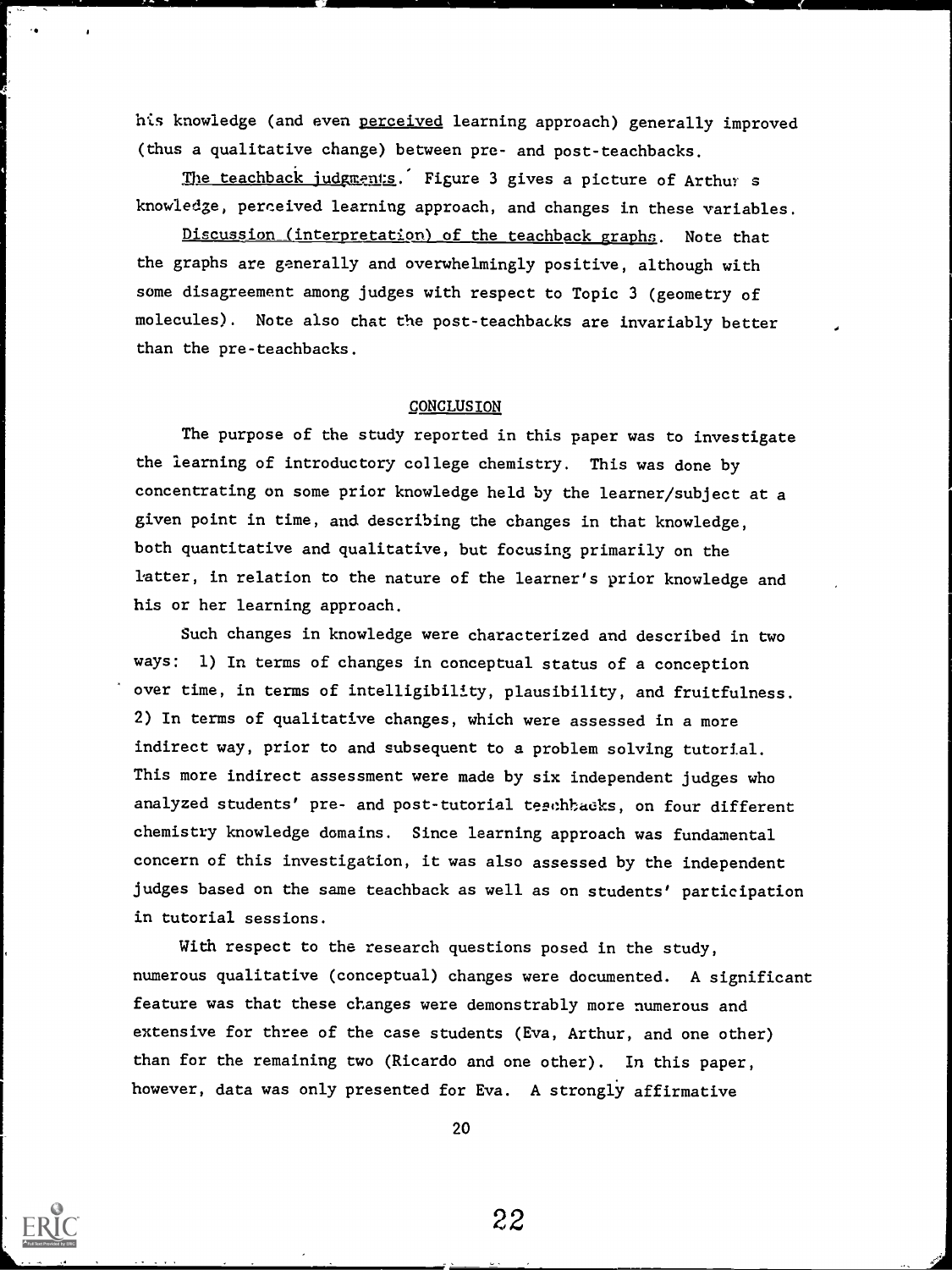answer than therefore be given to the first research question; tutorial students underwent qualitative changes which resulted in more meaningful knowledge.

Second, there was'clear evidence that the qualitative changes described above were related to the student's learning approach and to the quantity and quality of prior knowledge. For example, such changes were most numerous when the student had clearly adopted a meaningful learning set and had a reasonable amount of knowledge. Such was the case for Eva in Topics b) and c). Also when a student had adopted a meaningful learning set and had prior knowledge which appeared to be already meaningful, the changes were typically fewer in number and more extensive in nature, as was the case with Arthur. The available evidence therefore indicates that qualitative changes in a student's prior knowledge are related to his or her learning approach.

Answers to the second research question depended on the independent judging of the teachbacks. As was seen in Figures 1-3 there was on most teachbacks considerable agreement between the judges. On occasion, however, there was total disagreement. Possible explanations include inconsistent judging, lack of clarity about the meaning of the categories being judged, and the complexity of the judging task. Because of the large amount of overall agreement between judges who were qualified and experienced, we would reject the first explanation. There may well be some validity in the second explanation. In our view, however, the third explanation is most plausible. The task required the consideration of a large number of different statements in a teachback which was typically thirty pages in length. Particularly when one is trying to balance the contrasting, inconsistent statements of a student whose understanding of a topic may be insecure, it is not surprising to find that the judges' interpretations were wide ranging.

Finally, the available evidence suggests that four out of five case students used essentially the same learning approach throughout the semester. The only one who gave indications of changes in learning approach was Eva. The data suggests that these changes could be topic dependent. Clearly more research is needed before a clearer answer

21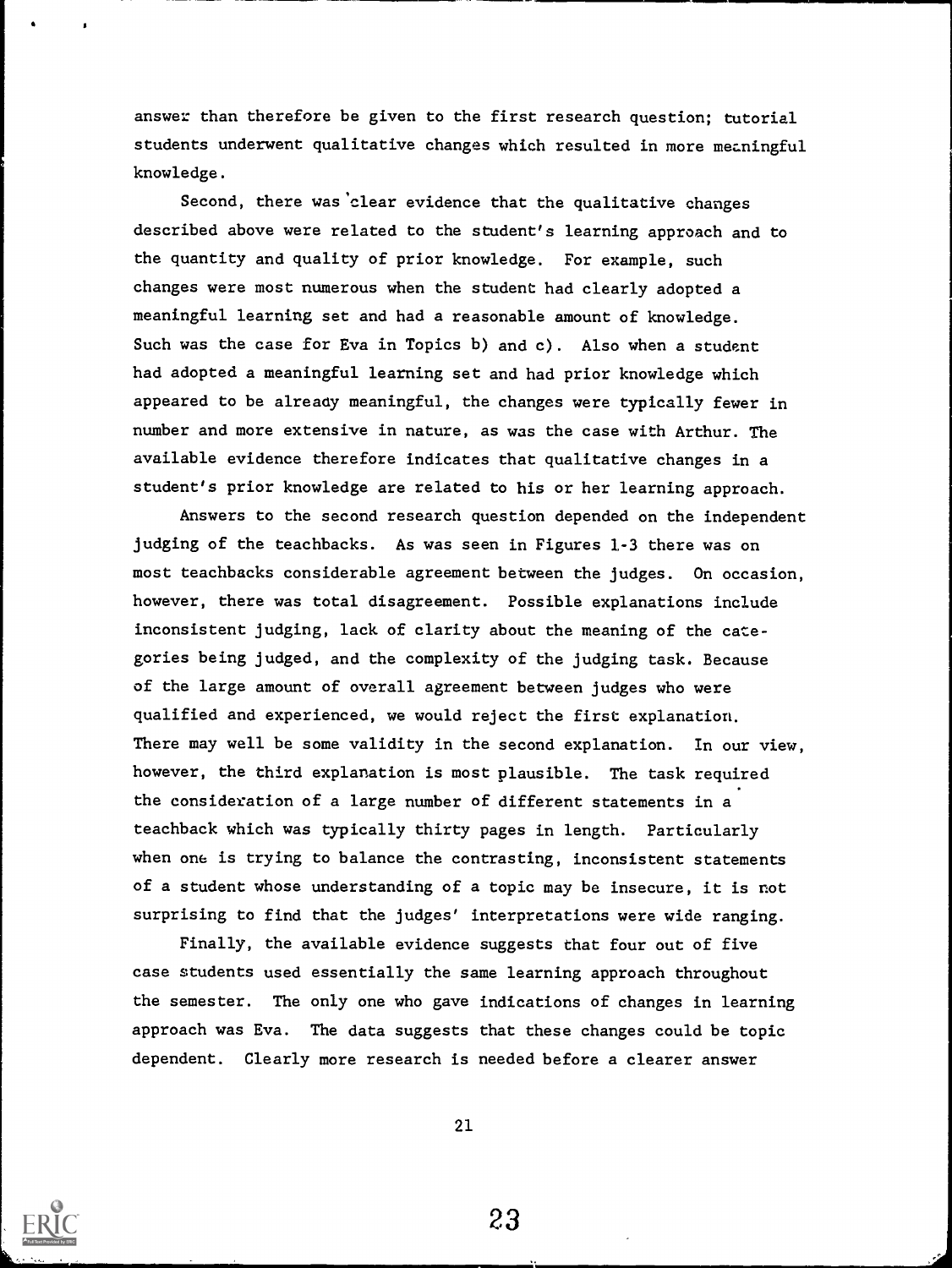can be given to whether, and if so, how learning approaches change over time.

This investigation gives strong support to Ausubel's theory of meaningful learning and the importance of prior knowledge and the adoption of a meaningful learning set. Very important, from a theoretical perspective, is the nature (quantity and quality) of prior knowledge. In other words, the prior knowledge held by a learner can be more or less meaningful to start with. Evidence from this investigation suggests that if prior knowledge is situated very much toward the rote end of the rote/meaningful continuum, qualitative (conceptual) changes (meaningful learning) are unlikely to occur. Comparisons of several pre- and post-teachback graphs seem to support this. On the other hand, results from this investigation support the idea that in many cases when prior knowledge is further along the rote/meaningful continuum, but still very rote/surface, this knowledge is ripe, so to speak, for a process of integration, and that in these cases qualitative (conceptual) changes are more likely to occur.

Furthermore, it must be recognized that Ausubel's fundamental notion of the need for the adoption of a meaningful learning set for meaningful learning to occur, has been very poorly explored in Ausubelian research. This investigation has thus contributed very significantly in exploring this issue by directly assessing the adoption of a meaningful learning set. This was done by analyzing what the learner is saying (is she or he relating new knowledge to existing knowledge?) as well as assessing it by telling independent judges (all educators) what it means to adopt a meaningful learning set and then asking them to ascertain from transcripts of teachbacks, if the learner seemed to have adopted such a learning set.



22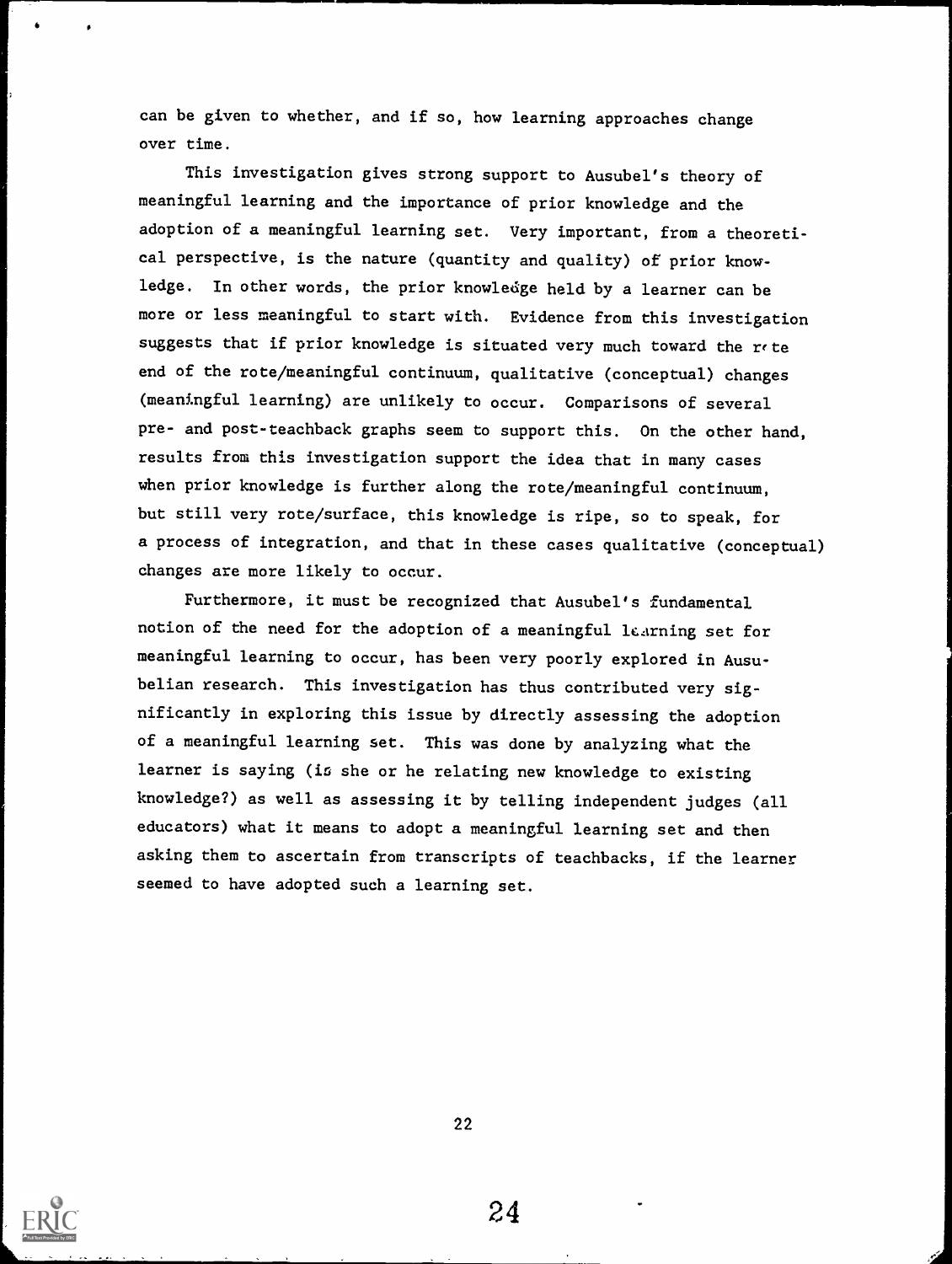#### Bibliography

- Ausubel, D.P. (1968). Educational psychology: A cognitive view. New York: Holt.
- Ausubel, D.P.; Novak, J.D. & Hanesian, H. (1978). Educational psychology: A cognitive view (second edition). New York: Holt.
- Barnes, B.R. & Clawson, E.U. (1975). Do advance organizers facilitate learning? Recommendations for further research based on 32 studies. Review of Educational Research, 45(4), 637-659.
- , Braathen, P.C. (1987). A Case Study of Prior Knowledge, Learning Approach, and Conceptual Change in an Introductory College Chemistry `Tutorial Program. Unpublished doctoral dissertation, University of Wisconsin-Madison, Madison, WI.
	- Entwistle, N.J. & Ramsden, P. (1982). Understanding student learning. Worcester: Billings and Sons.
	- Gibbs, G. (1981). Teaching Students to Learn. Milton Keynes: The Open University Press.
	- Hewson, P.W. (1981). A conceptual change approach to learning science. ,Emropean Journal of Science Education, 3(4), 383-396.
	- Magoon, A.J. (1977). Constructivist approaches in educational research. Review of Educational Research, 47(4), 651-693.
	- Marton, F. & Saljo, R. (1976). On qualitative differences in learning. I. Outcome and process. British Journal of Educational Psychology, 46, 4-11.
	- Mayer, R.E. (1979). Can advance organizers influence meaningful learning? Review of Educational Research, 49(2), 371-383.
	- Novak, J.D., Ring, D.G. & Tamir, P. (1971). Interpretation of research findings in terms of Ausubel's theory and implications for science education. Science Education, 55(4), 483-526.
	- Pask, G. & Scott, B.C.E. (1972). Learning strategies and individual competence. International Journal of Man-Machine Studies, 4, 217-253.
	- Pines, A.L. & Novak, J.D. (1985). The interaction of audio tutorial instruction with students' prior knowledge: A proposed qualitative, case \_tudy methodology. Science Education, 69(2), 213-228.
	- Posner, C.J., Strike, K.A., Hewson, P.W. & Gertzog, W.A. (1982).

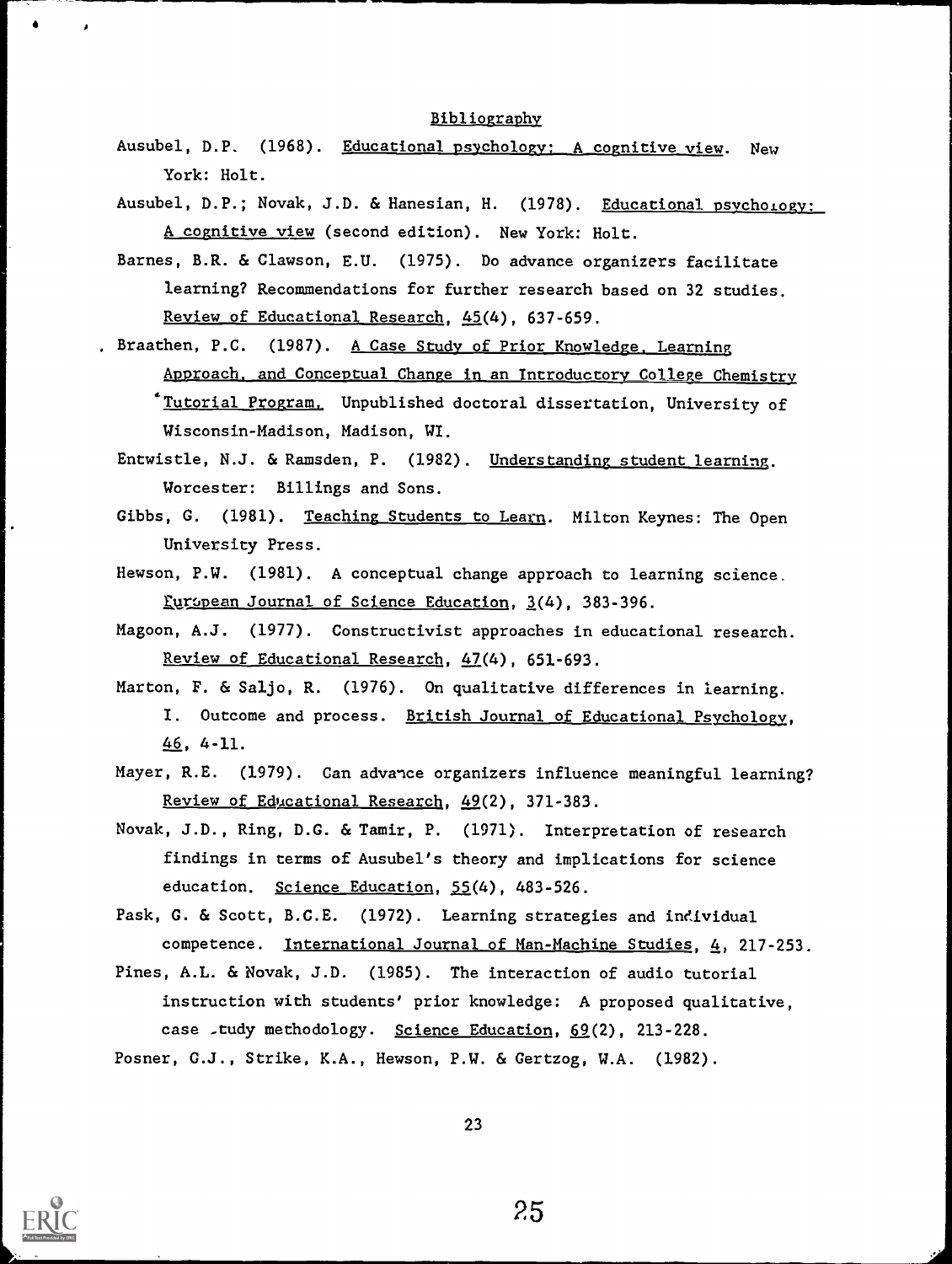Accommodation of a scientific conception: Toward a theory of conceptual change. Science Education, 66(2), 211-227.

- Ring, D.G. (1969). An analysis of the cognitive influences of high school chemistry instruction on college chemistry achievement. Unpublished doctoral dissertation, Cornell University, Ithaca, NY.
- Ring, D.G. & Novak J.D. (1971). The effects of cognitive structure variables on achievement in college chemistry. Journal of Research in Science Teaching, 8(4), 325-333.
- Talissayon, V.M. (1972). Some cognitive variables ir meaningful learning of the physics concepts of work and energy; A study of Ausubelian learning model. Unpublished doctoral dissertation, Cornell University, Ithaca, NY.
- West. L.H.T., Fensham, P.J. & Garard, J.E. (1985). Describing the cognitive structure of learners following instruction in chemistry. In West, L.H.T. and L.A. Pines (Eds.), Cognitive structures and conceptual change. Orlando, FL: Academic Press.

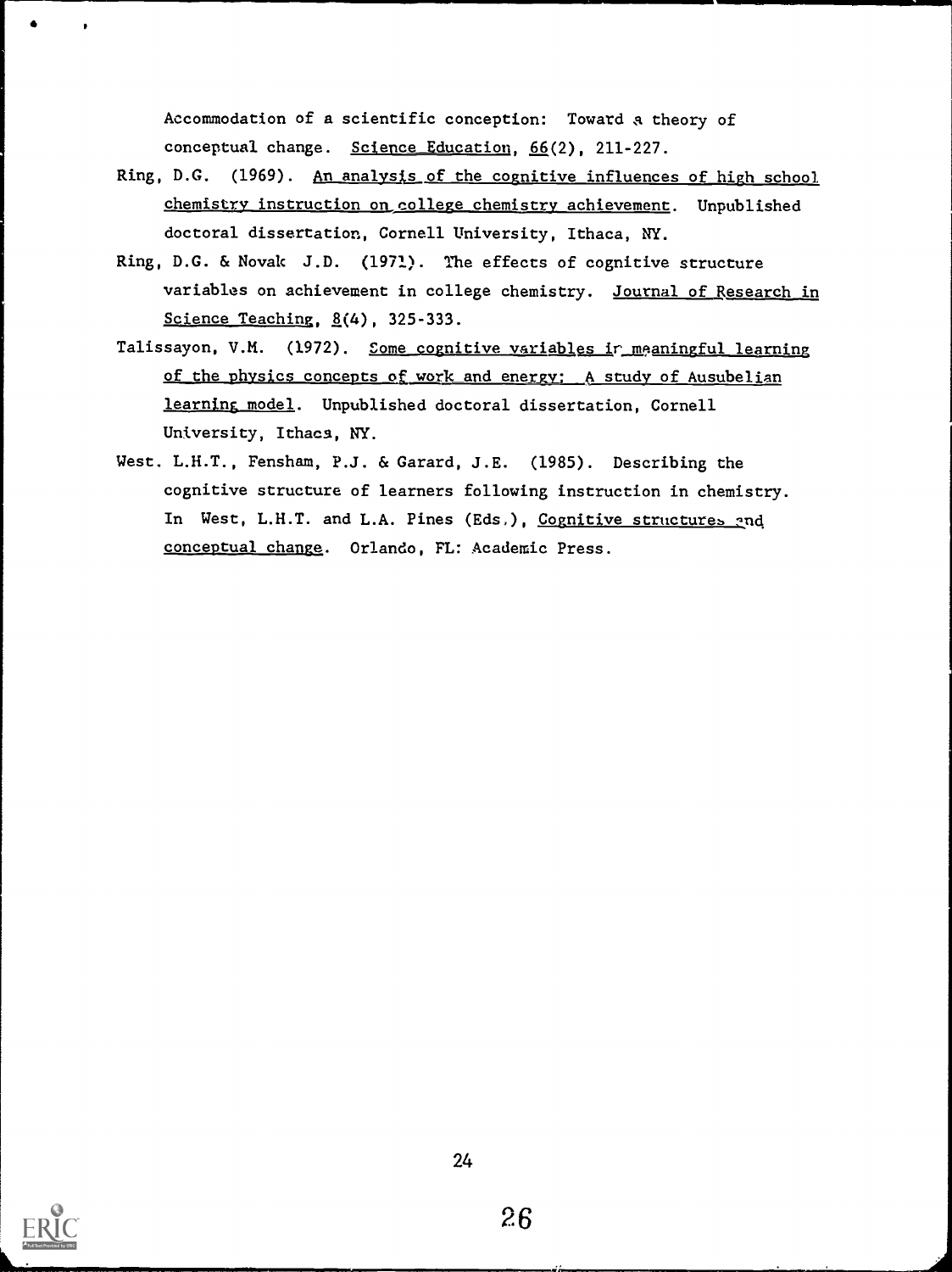Table I Statements and criteria for independent judging of teachbacks.

| <b>STATEMENT</b> |                                                                                                  | COMMENTARY                                                                                                                                                                                                                                                                    |  |  |
|------------------|--------------------------------------------------------------------------------------------------|-------------------------------------------------------------------------------------------------------------------------------------------------------------------------------------------------------------------------------------------------------------------------------|--|--|
| 1.               | This student appears<br>knowledgeable with respect to<br>this topic                              | In judging whether this statement<br>applies, consider whether the<br>student:<br>--knows the topic (without dwelling<br>too much on the quality of that<br>knowledge).<br>--Possesses a fair amount of<br>information about the topic                                        |  |  |
| 2.               | I would say that this student's<br>knowledge is essentially<br>meaningful                        | In judging, consider whether the stu-<br>dent's knowledge is:<br>--More than just a collection of bits<br>and pieces of factual information.<br>--Essentially an integrated "chunk"<br>of knowledge.<br>--More toward the meaningful end of<br>the rote-meaningful continuum. |  |  |
| 3.               | This student appears to have<br>adopted a meaningful learning<br>set with respect to this topic. | In judging, consider whether the<br>student:<br>--Conveys an impression of intent or<br>predisposition to learn<br>meaningfully.<br>--Has the desire to connect or<br>integrate knowledge.<br>--Wants to do more than memorize bits<br>and pieces of factual information.     |  |  |
| 4.               | This student appears to have<br>used a deep approach while<br>learning this subject.             | In judging, consider whether the<br>student attempts:<br>-- To go beyond the sign (symbols,<br>definitions, etc.) or text.<br>-- To explain or interpret the<br>information rather than just tell<br>or recite.                                                               |  |  |
| 5.               | Plausibility of a conception<br>is an issue with this<br>learner/student.                        | In judging, consider whether the<br>student:<br>--Indicates discomfort and self<br>questioning of what he/she is<br>saying.<br>--Questions the plausibility of<br>conceptions.                                                                                                |  |  |

 $\spadesuit$ 

Ŷ, Ļ

 $\ddot{\phi}$ 

 $\mathbf{r}$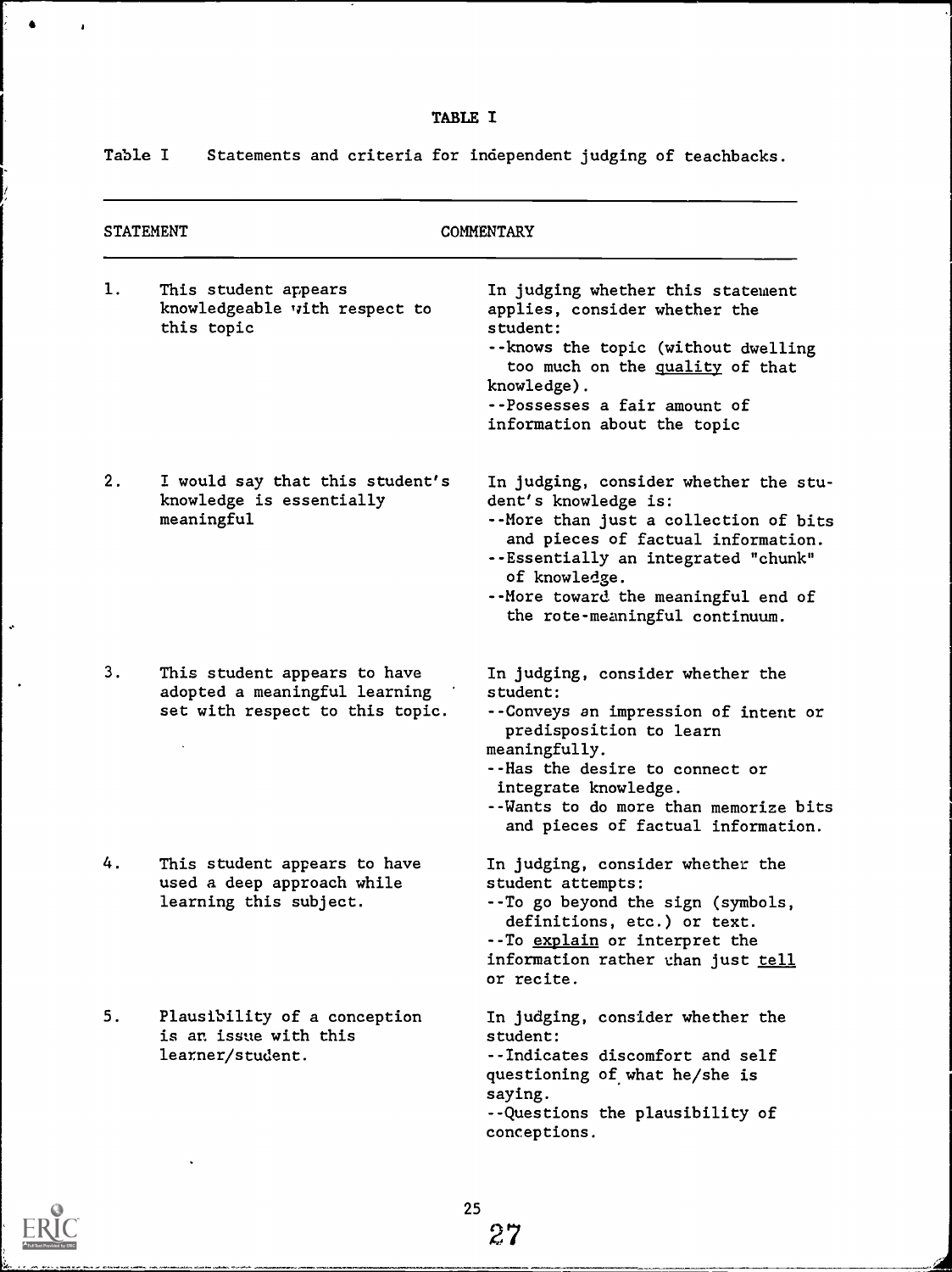## TABLE II KEY TO THE TEACHBACK GRAPHS

The graphs depict the teachback judgments of six independent judges. The bar shadings differ for each judge.

The graph on the left side (A) corresponds to the pre-teachback judgement. The graph on the right side (B) corresponds to the post-teachback judgement.

The content topics in each figure are from top to bottom:

- a) The gases and the gas laws
- b) Periodic trends and bonding
- c) Geometry of molecules<br>d) Intermolecular forces
- Intermolecular forces

The scores in figures 1-3 vary as follows:

- +2 Strongly agree
- +1 Agree
- 0 Cannot say
- -1 Disagree
- -2 Strongly disagree

In the case of a score of zero (0), the corresponding judge does not appear on the graph.

The statement variables, or parameters, are represented by:

- K Knowledge
- M Meaningfulness of that knowledge
- S Existence of a meaningful learning set
- D Deep approach to learning
- P Questioning of the Plausibility of conceptions

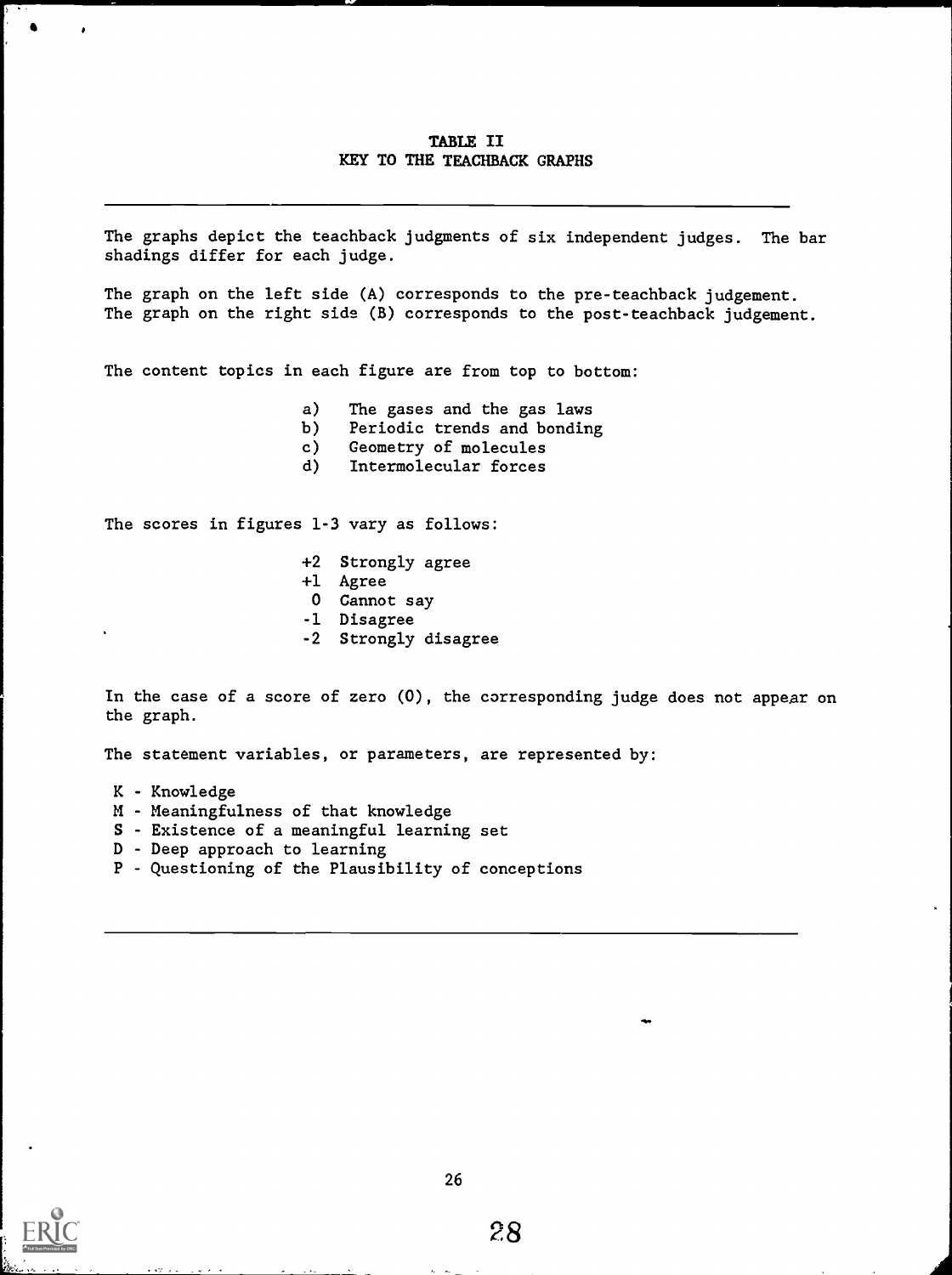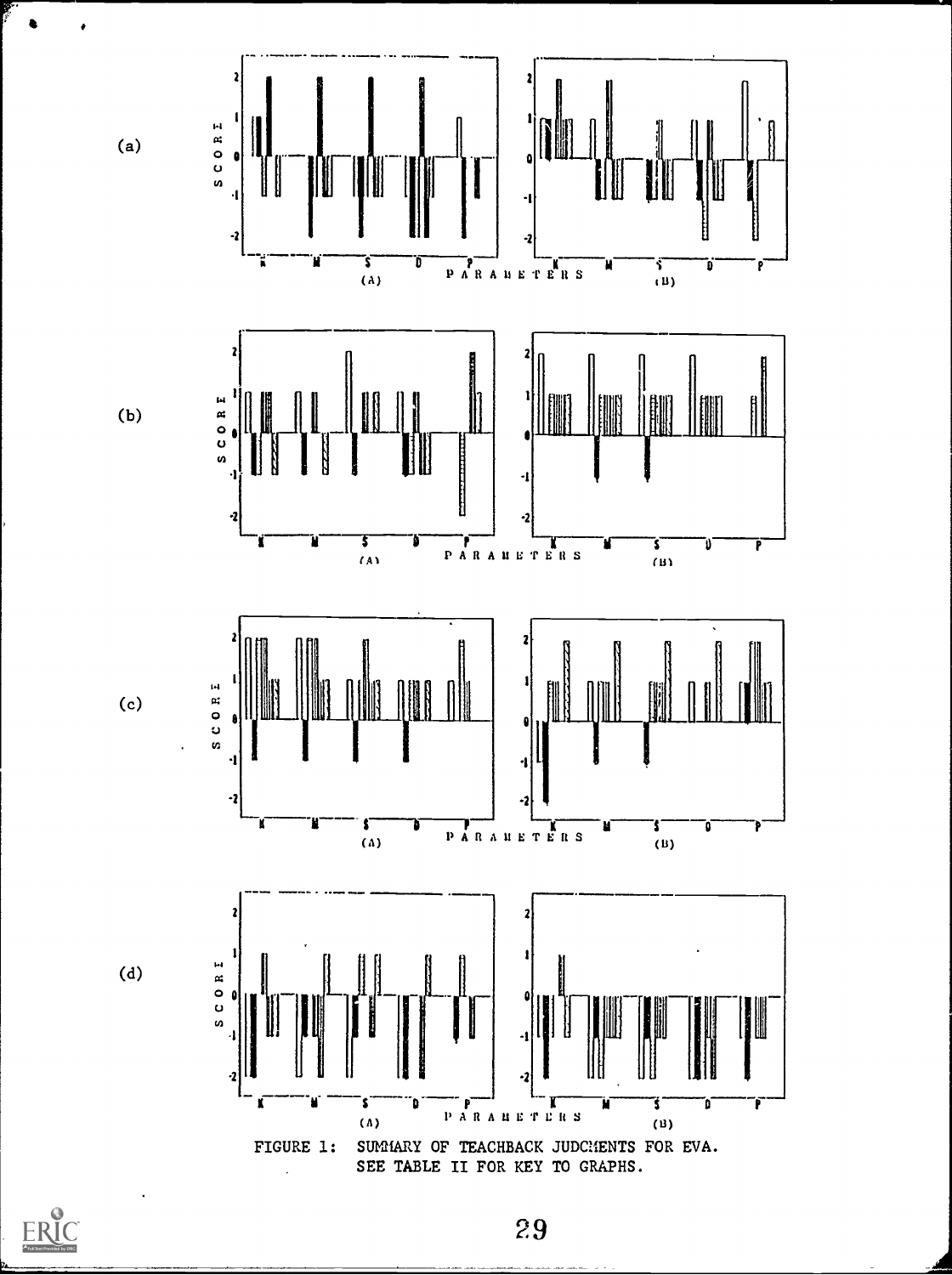